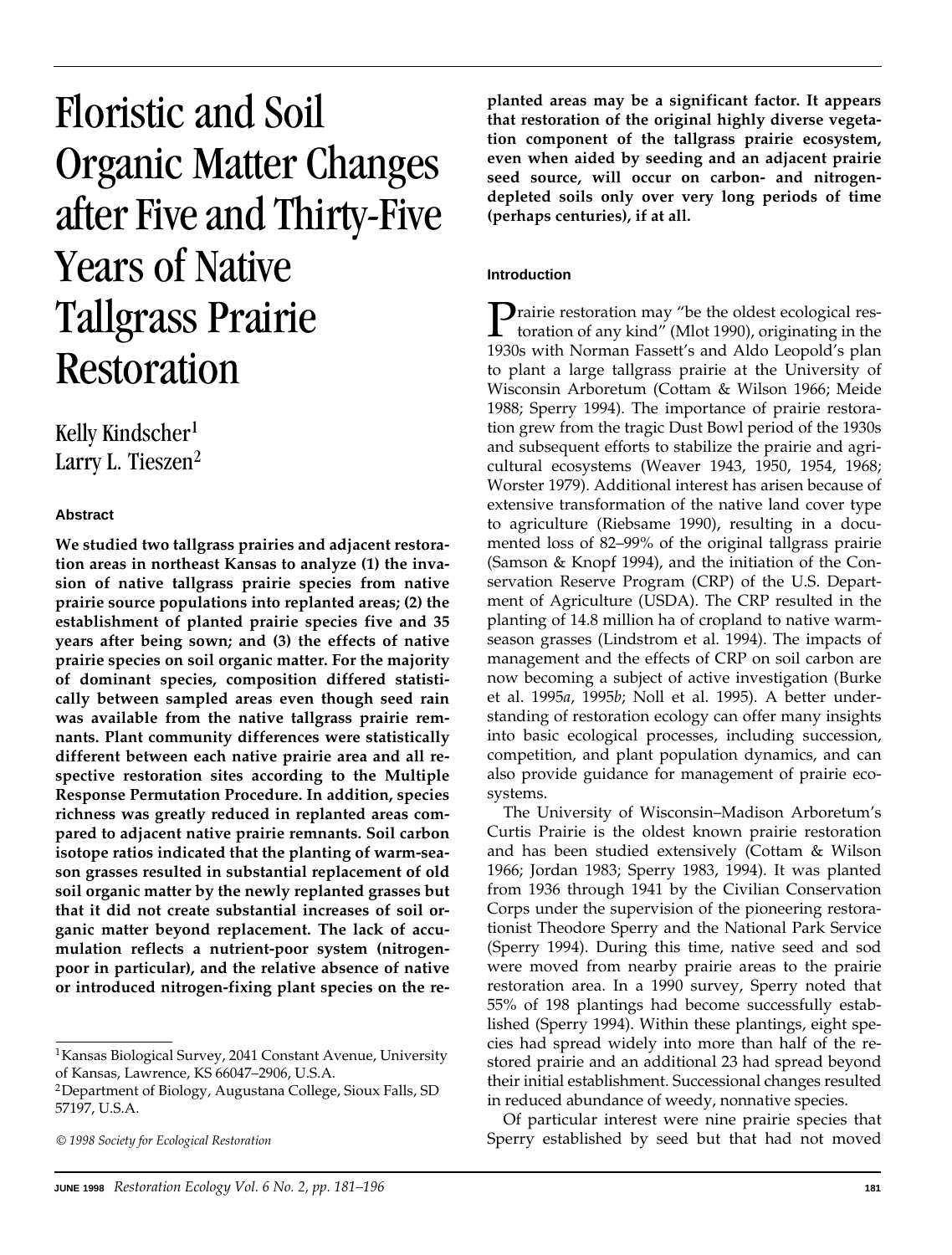from the locations where they were planted more than 50 years previously (Sperry 1994). Sperry considered these "documentary species" (documenting the original plantings), and they included *Amorpha canescens* (lead plant), *Ceanothus americanus* (New Jersey tea), and *Silphium laciniatum* (compass plant) (Sperry 1994). These documentary species, often referred to as conservative species (Mlot 1990), not only demonstrate the difficulty of species establishment and colonization but also the difficulty of establishing proper site conditions (Mlot 1990; Sperry 1994). Although it is considered successful, the restoration at Curtis Prairie has not attained the original species richness or biodiversity of a native tallgrass prairie remnant. This could result from management, length of time required for restoration, absence of grazing and browsing by native ungulates, or other ecosystem processes.

Although indirectly involved in restoration, the USDA's Conservation Reserve Program was established primarily to remove highly erodible and environmentally sensitive cropland from crop production by establishing 10-year contracts with landowners to plant perennial cover crops, including native tallgrass prairie grasses (Berlinger & Knapp 1991). While the program also has had many other environmental benefits, no provision of funding mechanism was established for either agricultural or ecological research (Laycock 1991), so little is known of the success of plant species establishment or the plant biodiversity of the CRP lands.

The purpose of our research was to examine the establishment of prairie plant species and the associated development of soil characteristics at two sites in northeastern Kansas. Few other prairie restoration studies have evaluated the colonization or movement of prairie species over time, although Clarke & Bragg (1994) found that some species moved locally from transplanted prairie sod in Nebraska. The original purpose of this prairie restoration study, started in 1957 at the University of Kansas Rockefeller Experimental Tract, was to determine "whether the native prairie plants and animals could be re-established by seeding adjoining parts of the worn-out cultivated land" (Fitch & Hall 1978). Some results from that experiment are presented here.

We have studied prairie restoration in a favorable context for species establishment: prime farmland replanted to prairie in two areas that have an adjacent native prairie, which serves as a passive seed source. Our tallgrass prairie restoration sites were chosen to evaluate (1) the invasion of native tallgrass prairie species from native prairie source populations into replanted areas; (2) the establishment of planted prairie species (five and 35 years) after being sown; and (3) the effects of native prairie species on soil organic matter.

# **Methods**

# **Study Area**

The study was conducted at two sites in northeast Kansas, the Rockefeller tract and the Fall Leaf tract. These sites were selected because both are composed of a native tallgrass prairie, both are rich in native plant species, and both are immediately adjacent to a replanted area undergoing restoration (Kindscher 1994; Kindscher & Wells 1995). The native prairies were classified as being in the Bluestem Prairie area of Kansas (Küchler 1974). Both native prairies were situated on the western borders of the replanted areas and had the same soil type, local climate, and pre-settlement vegetation. Therefore, the restoration areas were in a similar landscape position related to the prairie remnants, especially in terms of receiving seed rain through gravity and wind dispersal. To limit the growth of weeds, both sites received no fertilizer applications during the restoration.

The Rockefeller tract is located at the University of Kansas, 12 km north of Lawrence, Kansas (Section 33, T11S, R2OE), on Pawnee and Grundy silty clay loams (fine montmorillonitic, mesic Aquic Argiudolls). Since 1956, the four-ha native prairie has been managed by spring burns every 1–3 years (Fitch & Hall 1978). The floristics and plant species composition of this native prairie have been studied extensively (Freeman et al. 1991; Kindscher 1994; Kindscher & Wells 1995).

The 40 ha restoration area adjacent to the native prairie at the Rockefeller tract was farmed (probable crops were wheat, grain sorghum, corn, red clover, and others) until its purchase in 1956. In 1957, the area was disked and sown with a commercial native warm-season grass mixture of *Andropogon gerardii* (big bluestem), *A. scoparius* (little bluestem), *Sorghastrum nutans* (Indian grass), and *Panicum virgatum* (switch grass) (Fitch & Hall 1978). No forbs were planted. Since then, this area has been unmanaged (no grazing or prescribed fire), although one wildfire swept across the area in November 1983. For our study, we selected that portion of the restored grassland which was adjacent to the native prairie and not substantially invaded by trees and shrubs, which were encroaching elsewhere. To determine if there was a distance effect in recruitment of plant species from the native prairie after approximately 35 years, three transects were established in this replanted area of the Rockefeller tract. These transects, labeled "area closest," "area middle distance," and "area farthest," were sampled parallel to the native prairie edge at distances of 6 m, 18 m, and 102 m, respectively.

The second site, Fall Leaf, included a 2 ha native prairie hay meadow and an adjacent 18 ha replanted area undergoing restoration. It is located 16 km southeast of the Rockefeller tract (about 6 km north-northwest of Eudora,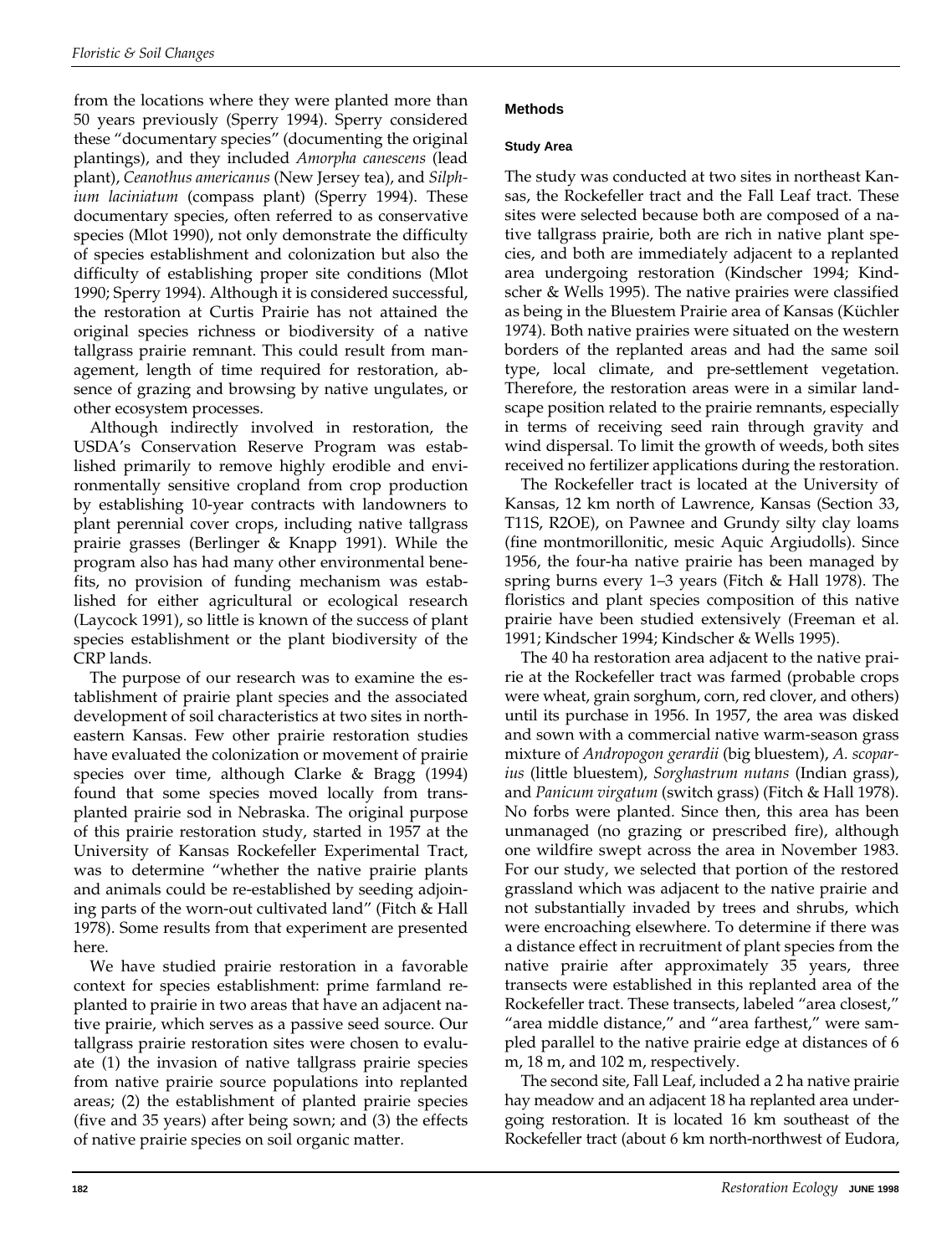Kansas, Section 29, T12S, R21E). Because of differences in establishment time between the two sites, Fall Leaf was sampled as a second independent example, not for comparative purposes. The soils of the Fall Leaf site are Shelby loam and a Vinland-Sibleyville complex (primarily loam, mixed mesic shallow, typic Hapludolls). The native prairie portion is managed through annual haying (except for the edges—about 2 m wide, and a  $750 \text{ m}^2$  area left in the center portion in 1988 for seed production purposes). The site has not been grazed during the last 20 years (personal communication with the owner, 1990).

In April 1989, 16 of the adjacent 18 ha were revegetated under the CRP. This area had previously been in crop production (with wheat, grain sorghum, soybeans, corn, red clover, and other crops). It was planted to the same native, warm-season grasses (purchased from an in-state commercial source) as on the Rockefeller site, except for the addition of *Bouteloua curtipendula* (sideoats grama) and *Eragrostis trichodes* (sand lovegrass). No herbicides were used in the restoration process. Forb seeds were also planted because of the slow nature in which replanted grasslands tend to recruit native species. We chose only local, native prairie species and concentrated on species found on the adjacent Fall Leaf native prairie. Thirty-three species of native prairie plant seed were gathered from local sources (several in quantities of only a few grams) and broadcast with a hand-cranked seeding device in April of 1989. The grasses were no-till drilled into stubble from the previous year's CRP-recommended unharvested sterile sorghum planting. Total rates of seeding were 5.8 kg/ha for grasses and 0.06 kg/ha for forbs.

A second area in the Fall Leaf site, named the "recently untilled area," was not eligible for the CRP because it was not part of the cropland base acreage of the farm. Although this 2 ha area had probably been cropped in the past and is adjacent to the 16 ha CRP area, at planting time it consisted of a mix of nonnative cool-season and native warm-season grasses dominated by *Poa pratense* (bluegrass), *Bromus inermis* (brome grass), and *Tridens flavus* (purple top). This recently untilled area had previously been cut for hay on an irregular basis. This area was thoroughly disked twice and seeded using the same mix as the Fall Leaf CRP.

After planting, the 2 ha recently untilled area and the CRP area were rotary-mowed once in July 1989 to reduce agricultural weed growth and subsequently to encourage the establishment of native, warm-season grasses. During our study, there was no other management of these areas, including burning or grazing.

#### **Vegetation and Soil Sampling**

For all areas in this study (Rockefeller Native Prairie, Fall Leaf Native Prairie, and five restored areas labeled Rockefeller area closest, area middle distance, areas farthest, and Fall Leaf recently untilled and Fall Leaf CRP), the vegetation in 30 1.0  $m<sup>2</sup>$  quadrats was sampled, resulting in 210 total quadrats. A stratified random sampling procedure was used with quadrats located 4 m apart in belt transects. Species cover in each quadrat was determined by estimating the percent cover of greatest spread of foliage for each species (Daubenmire 1959). For planned, within-site comparisons, sampling was conducted during the third and fourth weeks of June 1992 at the Rockefeller site and during the third week of September 1992 for the Fall Leaf site. Since only within-site comparisons were to be made, the sampling date differences were not problematic. Careful observation of emerging shoots and dried foliage, along with substantial familiarity of the sites and species (Kindscher 1987, 1992, 1994; Kindscher & Wells 1995), prevented species from being overlooked due to the seasonality of sampling dates. Voucher specimens from these native prairies were deposited in the R. L. McGregor Herbarium (KANU) at the University of Kansas. Nomenclature for all species is from the *Flora of the Great Plains* (Great Plains Flora Association 1991).

Based on previous work (Kindscher 1994; Kindscher & Wells 1995), and similar to Cornelius (Cornelius et al. 1991), species were assigned to the following eight plant guilds: annuals,  $C_4$  grasses,  $C_3$  grasses and sedges, ephemeral spring forbs, spring forbs, summer-fall forbs, legumes, and woody shrubs. In addition, trees and nonnative species were separated from the native prairie plant guilds. The cover data for these guilds were based on composite summations of individual species cover, following the methodology of Kindscher and Wells (1995); they were referred to as cover by guild.

Soil organic matter was obtained from  $1 \text{ m}^2$  quadrats located in each native prairie in the replanted area farthest from the native prairie at the Rockefeller site and in the recently untilled area at the Fall Leaf site. Four profiles were sampled randomly near the corner of each quadrat (regardless of the vegetation or bare ground) by driving a coring device (2.5 cm diameter) to depths of 60–100 cm. The four cores from each quadrat were pooled by strata after the horizons were determined and depth-stratified. Four of the pooled samples were taken from each of the sites. Soil samples were derooted, subsampled, and air-dried upon collection. Soil Conservation Service soil scientists verified soil cores as Grundy (Rockefeller site) or Shelby loam (Fall Leaf site). The pooled subsamples were then prepared for isotopic analysis of bulk soil for further particle size and density fractionation.

A homogeneous portion of each bulk soil subsample was decarbonated with 0.5 N HCl and continuous stirring (up to 24 hours) until no effervescence under a vac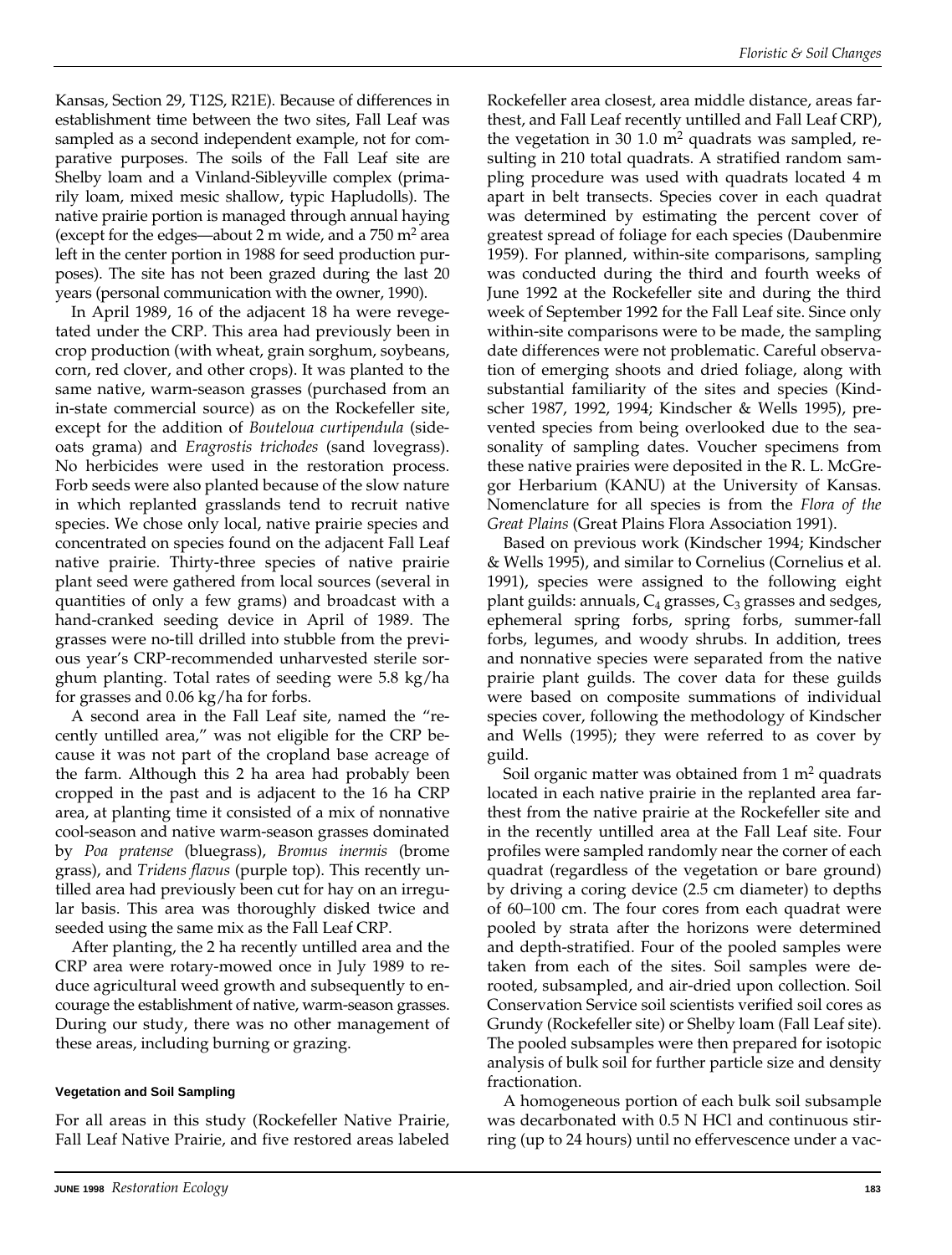uum was detected. The treated sample was centrifuged at 10,000  $\times$  gravity, resuspended in distilled water, and recentrifuged. The pellet was then dried, pulverized, and loaded into tin cups for combustion under pure oxygen at high temperatures in a Carlo Erba CHN analyzer. Samples of variable sizes were used to provide adequate carbon for isotopic analysis. The combusted sample was separated into  $CO<sub>2</sub>$  and  $N<sub>2</sub>$  gases and quantified with a gas chromatograph. These provided concentrations of carbon and nitrogen for C:N calculations and for elemental compositions. Separate bulk density estimates enable quantification of these materials on a land area basis.

The combusted products were passed through a drying column, and  $CO<sub>2</sub>$  was trapped at liquid nitrogen temperature in the triple trap of a VG SIRA-10 Isotope Ratio Mass Spectrometer (IRMS). Remaining gases were removed under a high vacuum, and the  $CO<sub>2</sub>$  was analyzed by the IRMS (Tieszen & Fagre 1993). The isotope ratio is presented as the  $\sigma$ 13C value, where  $\sigma$ 13C = Rs-Rp/Rp  $\times$  1000, where Rs = ratio of 13C in the sample and  $Rp =$  ratio of 13C in the standard. This ratio diagnostically distinguishes between  $C_3$  and  $C_4$  species with mean values of  $-26.7%$  for  $C_3$  species and  $-12.6%$  for  $C_4$ species in North American native prairie species (Tieszen 1994). This ratio effectively serves as a label for the soil organic matter that accumulates in soil, thereby allowing a reconstruction of past vegetation assemblages (Tieszen & Archer 1990; von Fischer & Tieszen 1995).

# **Data Analysis**

Data for species with cover greater than 5% in at least one of the areas sampled at a site (dominant species) were analyzed by the nonparametric Kruskal-Wallis test in the  $SPSS/PC+$  software package (SPSS 1988). The Kruskal-Wallis test was used to compare the data from the 30 quadrats for individual plant species across areas sampled within each of the two restoration sites, because the variances were not equal between areas sampled, even when the data were transformed (Sokal & Rolf 1995). The nonnormal distributions probably occur because variances were very large. To limit the overall experiment-wise error rate, the Bonferroni method was used to adjust the probability value (Sokal & Rolf 1995). This more conservative value was used because of the repeated comparison among treatments. In addition, a Mann-Whitney *U* test was used for these dominant species to determine if differences occurred between specific treatments. To determine difference in cover by all species combined (a community response pattern), plant species data were compared between treatments by a multiple response permutation procedure in the PC-ORD software package (McCune & Mefford 1995), following Zimmerman et al. (1985) and McCune (1993).

Differences in the number of species per plot between areas sampled within the Rockefeller and Fall Leaf sites were tested by one-way analysis of variance (ANOVA) and the least significant difference procedure as a posthoc test (SPSS 1988). ANOVA was used because the data were normally distributed and variances were homogeneous. In addition, species diversity (based on quadrat data,  $n = 30/$ area sampled, according to the Shannon index, *H'*), evenness of species distribution (Magurran 1988), and soils comparisons  $(n = 4/\text{area})$ sampled) were compared by one-way ANOVA because the basic assumptions of this test were met.

# **Results**

# **Rockefeller Site**

Significant differences for cover among areas sampled were found for five of eight dominant species (species over 5% cover in at least one area sampled) at the Rockefeller site (Appendix 1). Those species that were not significantly different were planted with either native grasses or one of the goldenrods (*Solidago canadensis* and *S. rigida*). Significant differences were also found for individual species between specific treatments, and especially between species on the native prairies and other treatments (Table 1). Fifty-eight species were recorded in the 30 quadrats sampled on the Rockefeller native prairie (Appendix 1). This prairie was dominated by big bluestem and little bluestem, which accounted for 27% and 18% of the total cover, respectively. The forb with the largest cover was *Silphium laciniatum* (compass plant), at 6.3% of the total cover. The legume with the largest cover (also a forb) was *Lespedeza capitata* (roundhead lespedeza), at 0.85% of the cover.

The area sampled closest to the native prairie had 38 species present and was dominated by little bluestem and *Sporobolus asper* (tall dropseed), which together accounted for 58% of the total cover. Tall dropseed did not occur on any native prairie plot, although it did occur in low abundance on the native prairie and is frequently observed locally in areas that are overgrazed or have shallow soil. The forb with greatest total cover (at 4.7%) was *Helianthus rigidus* (stiff sunflower). *Desmodium sessilifolium* (sessile-leaved tickclover) had the greatest cover of any legume but at only 0.1%.

The area sampled at the middle distance from the native prairie had 34 species and was dominated by big and little bluestem, which accounted for 44% of the total cover. Stiff sunflower had the greatest cover of any forb at 9.0% of the total cover. Roundhead lespedeza had the greatest cover of any legume with only 0.1%.

The area sampled farthest from the native prairie had 37 species and was dominated by big and little bluestem, which accounted for 49% of the total cover. *Aster praeal-*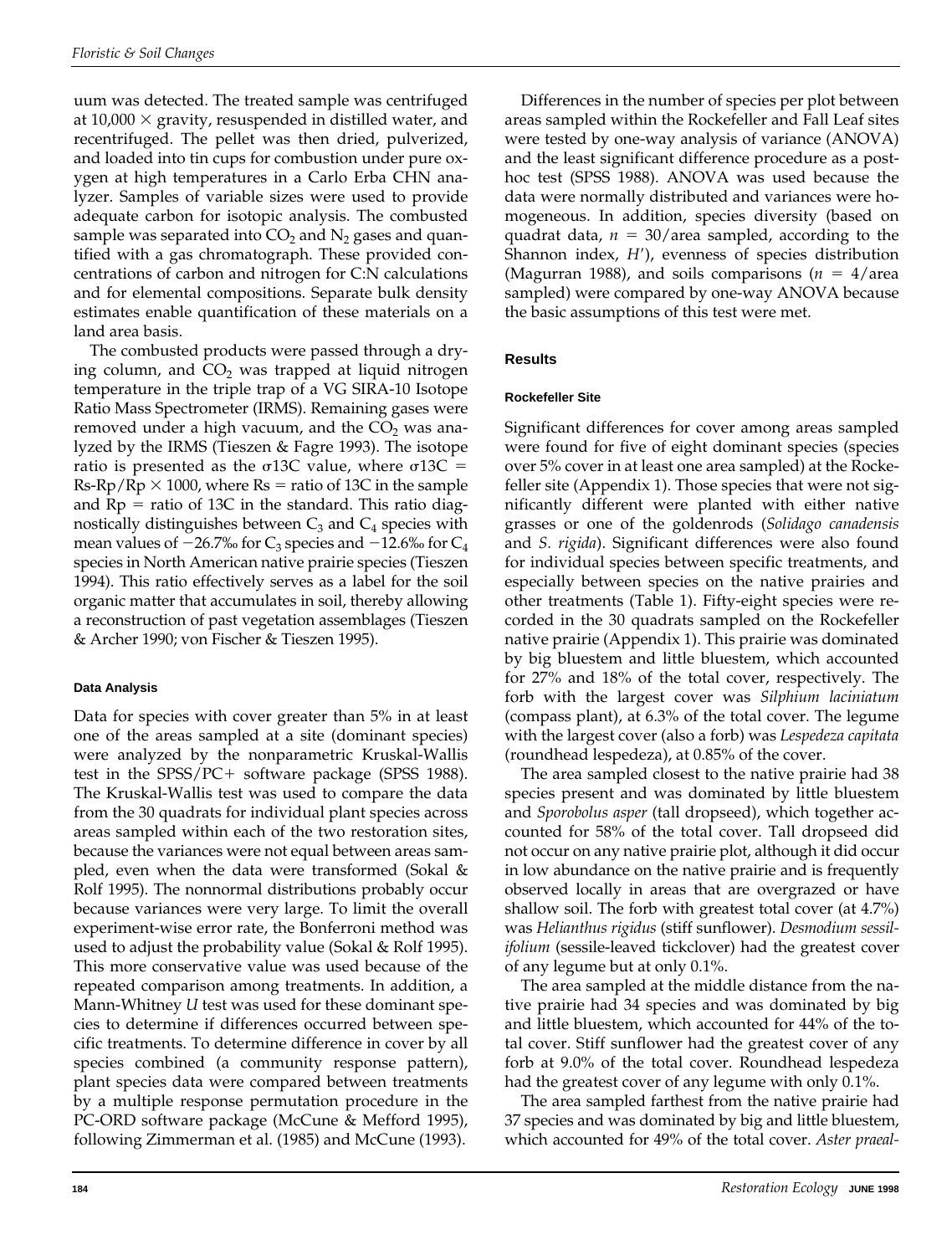| <b>Species</b>         | Native Prairie | Area Closest            | Area Middle Distance | Area Farthest    |
|------------------------|----------------|-------------------------|----------------------|------------------|
|                        |                | <b>Rockefeller Site</b> |                      |                  |
| Andropogon gerardii    | 27.3 a         | 12.6a                   | 17.0a                | 15.2a            |
| Andropogon scoparius   | 17.9 a         | 32.3 b                  | 27.9c                | 34.2 b           |
| Aster praealtus        | $5.9$ ab       | 0.6c                    | 3.3 <sub>b</sub>     | $2.5$ ac         |
| Helianthus rigidus     | 5.3a           | 4.7 b                   | 9.0c                 | 0.1a             |
| Panicum virgatum       | 0.4a           | 2.0 <sub>b</sub>        | 6.1c                 | 14.8 d           |
| Sorghastrum nutans     | 2.4a           | $3.4$ ab                | 5.7 <sub>b</sub>     | 9.6 b            |
| Sporobolus asper       | 0.0a           | 25.3 <sub>b</sub>       | 12.6c                | 18.1 c           |
| Sporobolus heterolepis | 8.8 a          | 0.0 <sub>b</sub>        | 0.0 <sub>b</sub>     | 0.0 <sub>b</sub> |
|                        |                | <b>Fall Leaf Site</b>   |                      |                  |
| <i>Species</i>         | Native Prairie | Area Recently Untilled  | <b>CRP</b>           |                  |
| Andropogon gerardii    | 26.5a          | 3.6 <sub>b</sub>        | 9.3 <sub>b</sub>     |                  |
| Andropogon scoparius   | 33.9a          | 7.2 <sub>b</sub>        | 16.6 с               |                  |
| Bouteloua curtipendula | 9.3a           | 2.8 <sub>b</sub>        | 3.1c                 |                  |
| Heterotheca latifolia  | 0.0a           | 0.0a                    | 5.9 <sub>b</sub>     |                  |
| Muhlenbergia schreberi | 0.0a           | 5.5 <sub>b</sub>        | 0.0a                 |                  |
| Panicum virgatum       | 0.4a           | 9.6 b                   | 4.7 a                |                  |
| Setaria viridis        | 0.0a           | 0.0a                    | 19.7 b               |                  |
| Sorghastrum nutans     | 5.0a           | 49.3 b                  | 20.6c                |                  |
| Tephrosia virginiana   | 6.4a           | 0.0 <sub>b</sub>        | 0.0 <sub>b</sub>     |                  |

**Table 1.** Comparisons of percent cover by dominant species.<sup>\*</sup>

\*Cover of at least 5% for at least one treatment, according to the Mann-Whitney *U* test,  $p < 0.05$ . Numbers with the same letters are not significantly different from one another.

*tus* (willow-leaved aster) had the greatest cover of any forb (2.5%). The most important legume was *Baptisia lactea* (white wild indigo) with only 0.1% of the total cover.

At the Rockefeller site, differences between areas sampled for six out of the eight prairie guilds (Table 2) on the native prairie (Kindscher 1994) were statistically significant. The  $C_4$  grass guild also dominated the cover of all areas sampled but was not statistically different between areas sampled. Not surprisingly, woody species and nonnative species, both with low cover values, were not statistically different in the prairie areas sampled.

The native prairie had considerably greater cover of the legume guild, with *Amorpha canescens* (lead plant), *Baptisia bracteata* (yellow wild indigo), and *Lespedeza capitata* and *L. violacea* (lespedezas); the summer/fall forb guild, with willow leaf aster, *Eryngium yuccifolium* (rattlesnake master), stiff sunflower, compass plant, and *Solidago rigida* (stiff goldenrod); and the woody guild, with *Rhus glabra* (smooth sumac) and *Rubus ostryfolius* (blackberry), although the woody guild was not statistically significant. The ephemeral spring forb guild was found only on the native prairie, but even there at very low cover, as discussed in our previous work (Kindscher & Wells 1995). The two areas sampled closest to the native prairie were generally similar to each other in composition by guild and were intermediate between the native prairie and the area sampled farthest from the native prairie. Of the three replanted areas sampled, the area farthest from the prairie had the

greatest cover of the annual guild, with ragweed and *Croton capitatus* (wooly croton),  $C_3$  grass and sedge guild (*Carex brevior*), and the planted C<sub>4</sub> grass guild.

#### **Fall Leaf Site**

Significant differences for cover of dominant species (species over 5% cover in at least one area sampled) between areas sampled were found for seven of nine species at the Fall Leaf site (Appendix 2). Significant differences were also found for individual species between treatments (Table 1). Forty-nine species were present on the 30 quadrats sampled on the native prairie at the Fall Leaf site (Appendix 2). These quadrats were dominated by big bluestem and little bluestem, which together accounted for more than 60% of the total cover. In addition, the native prairie had the largest cover of the forb *Rudbeckia hirta* (black-eyed Susan) and the legume *Tephrosia virginiana* (goat's rue), which accounted for more than 6% of the total cover. Nonnative species accounted for only 0.15% of the total cover of the native prairie area.

The replanted area that was recently untilled had 48 species in its sampled quadrats and was dominated by the planted Indian grass and switch grass (49.4% and 9.7%, respectively, of the total cover; Appendix 2). The forb with the largest cover was an unplanted, widely dispersed legume, *Desmodium illinoense* (Illinois tickclover), at 2.4% of the total cover. Nonnative species accounted for only 0.3% of the total cover. This area also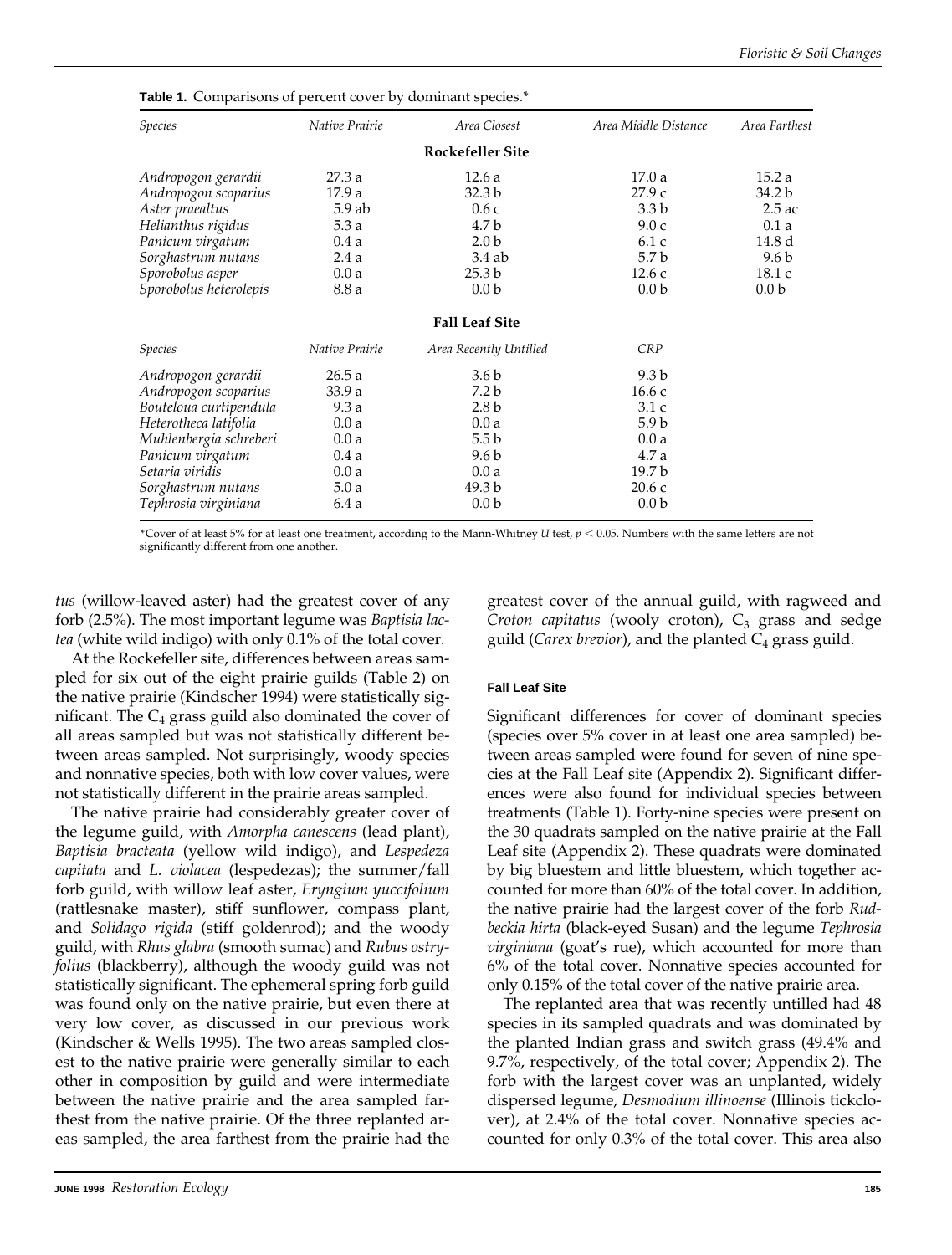| Guilds                           | Native Prairie<br>(% Cover) | Area Closest<br>(% Cover)      | Area Middle Distance<br>(% Cover) | Area Farthest<br>(% Cover) | Significance |  |  |  |
|----------------------------------|-----------------------------|--------------------------------|-----------------------------------|----------------------------|--------------|--|--|--|
| Rockefeller Site (areas sampled) |                             |                                |                                   |                            |              |  |  |  |
| Annual                           | 1.7                         | 0.2                            | 0.2                               | 0.4                        | *            |  |  |  |
| $C_3$ grasses and sedges         | 0.7                         | 0.6                            | 0.1                               | 0.7                        | *            |  |  |  |
| $C_4$ grasses                    | 58.9                        | 75.6                           | 71.1                              | 91.9                       |              |  |  |  |
| Ephemeral forbs                  | 0.2                         | 0.1                            | 0.0                               | 0.0                        | *            |  |  |  |
| Summer-fall forbs                | 27.0                        | 14.8                           | 19.1                              | 5.4                        | *            |  |  |  |
| Legumes                          | 2.6                         | 0.2                            | 0.1                               | 0.1                        | *            |  |  |  |
| Spring forbs                     | 6.2                         | 8.1                            | 9.1                               | 1.5                        | *            |  |  |  |
| Woody species                    | 1.5                         | 0.5                            | 0.1                               | 0.1                        |              |  |  |  |
| Nonnative                        | 0.0                         | 0.0                            | 0.0                               | 0.0                        |              |  |  |  |
| Total                            | 100.00%                     | 100.00%                        | 100.00%                           | 100.00%                    |              |  |  |  |
| Percent C <sub>4</sub> signal    | 58.9%                       | 75.6%                          | 71.1%                             | 91.9%                      |              |  |  |  |
|                                  |                             | Fall Leaf Site (areas sampled) |                                   |                            |              |  |  |  |
| Guilds                           | Native Prairie              | Area Recently Untilled         | CRP                               |                            |              |  |  |  |
| Annual                           | 0.2                         | 0.3                            | 10.3                              |                            | *            |  |  |  |
| $C_3$ grasses and sedges         | 6.1                         | 3.4                            | 0.8                               |                            | *            |  |  |  |
| $C_4$ grasses                    | 78.7                        | 81.1                           | 55.9                              |                            | *            |  |  |  |
| Ephemeral forbs                  | 0.2                         | 0.1                            | 0.0                               |                            | *            |  |  |  |
| Summer-fall forbs                | 2.5                         | 2.8                            | 4.8                               |                            | *            |  |  |  |
| Legumes                          | 7.5                         | 3.3                            | 0.9                               |                            | *            |  |  |  |
| Spring forbs                     | 2.0                         | 0.2                            | 5.7                               |                            | *            |  |  |  |
| Woody species                    | 1.6                         | 8.3                            | 0.4                               |                            | *            |  |  |  |
| Nonnative                        | 0.2                         | 0.3                            | 21.3                              |                            | *            |  |  |  |
| Total                            | 100.00%                     | 100.00%                        | 100.00%                           |                            |              |  |  |  |
| Percent C <sub>4</sub> signal    | 78.7%                       | 81.1%                          | 55.9%                             |                            |              |  |  |  |

**Table 2.** Average percent cover (standardized to 100%) for plant guilds for the areas sampled at the Fall Leaf and Rockefeller sites.\*

\*Percent  $C_4$  signal is the ratio of  $C_4$  photosynthetic pathway species to total cover. The nonparametric Kruskal-Wallis test was used to test for significant differences among treatments ( $p < 0.05$  marked with an asterisk).

had greater cover than the other Fall Leaf sampled areas of the following species: sand lovegrass and Indian grass, both planted native grasses, *Dichanthelium acuminatum* (panic grass, which probably remained in the seed bank during tillage prior to restoration), *Cassia chamaecrista* (partridge pea, a planted native annual legume), and *Symphoricarpos orbiculatus* (buckbrush, a native woodland shrub that most likely was a root sprout but may have persisted in the seed bank or invaded from the adjoining brushy land). These species with large cover values indicate the importance of site history and other factors that influence the establishment of planted species.

The CRP area had 41 species present on the sampled quadrats, but the summed cover of all species was less than that of the native prairie or other replanted area. Indian grass and little bluestem were the dominant native species and accounted for 37% of the total cover. The annual *Heterotheca latifolia* (camphor weed) had the largest cover of any forb at 5.9%. The legume with the largest cover was partridge pea at only 0.5% of the total cover. Nonnative species were conspicuous, especially *Setaria viridis* (green foxtail) and *S. faberi* (Chinese foxtail), and totaled 21.3% of the total cover.

Significant differences were found among the three Fall Leaf areas sampled for all guilds (Table 2). As on the Rockefeller site, the  $C_4$  native grass guild (primarily big bluestem, little bluestem, Indian grass, and switch grass) was the dominant cover for all areas sampled. The Fall Leaf native prairie also had a considerably greater cover than the other treatments of the  $C_3$  native grass and sedge guild, including *Stipa spartea* (needle and thread grass), and by the legumes goat's rue and lead plant. The recently untilled area had the greatest number of woody species, including blackberry, *Cornus drummondii* (rough-leafed dogwood), buckbrush, *Ulmus rubra* (red elm), *Maclura pomifera* (Osage orange), *Juglans nigra* (black walnut), and *Gleditsia triacanthos* (honey locust), which, from observed size and vigor during the first year, apparently persisted as root sprouts from the former pasture. The CRP, the only area sampled to have recently been in till agriculture, had the greatest cover of nonnative species and annuals, including green foxtail, *Ambrosia artemisiifolia* (an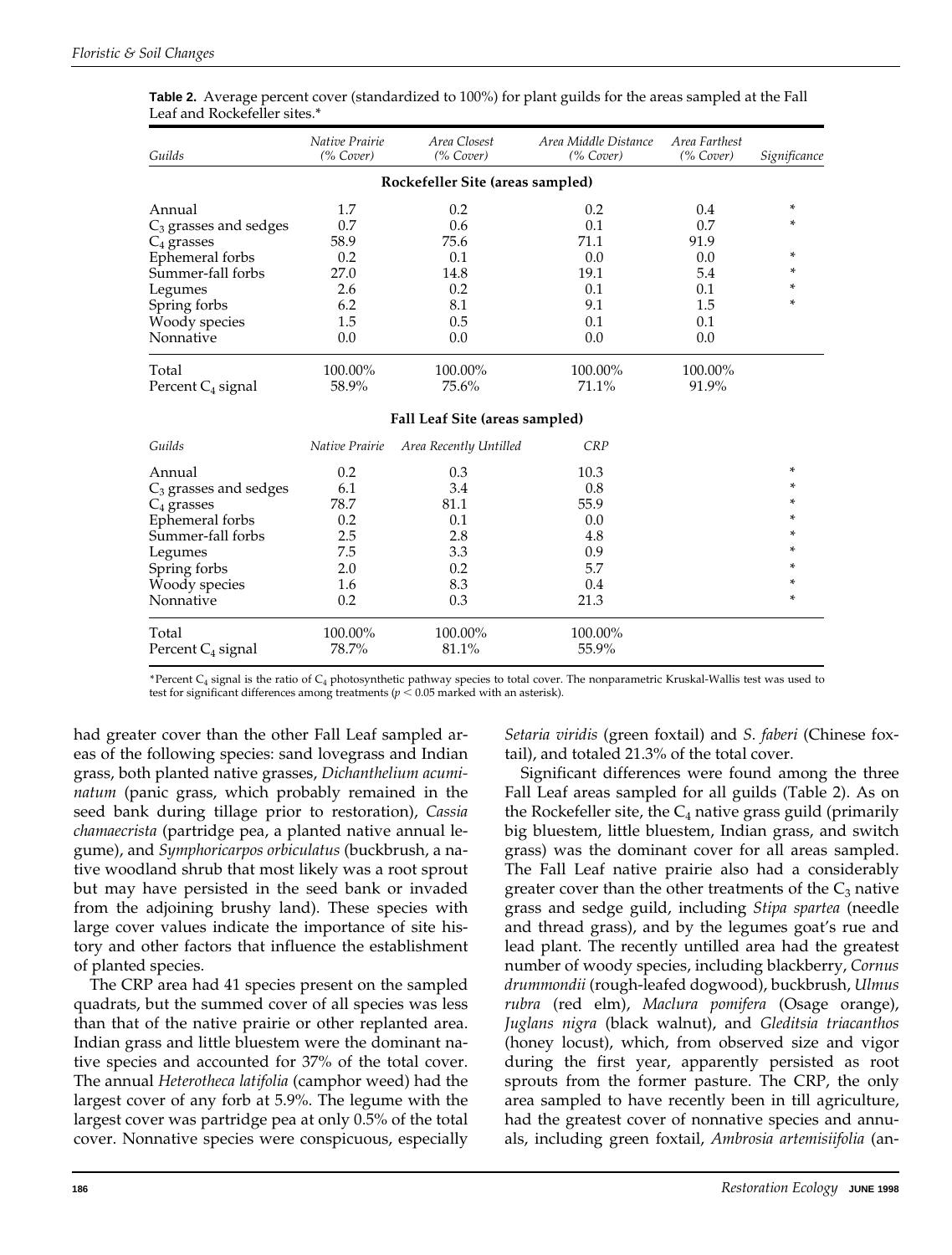nual ragweed) and camphor weed. These indicate that the recent history of agricultural land use—only five years previous—provides a large and persistent seed bank for these species.

#### **Number of Species per Plot, Diversity Index, and Community Differences**

Both native prairie areas had significantly more species per plot than their respective replanted areas (Fig. 1). At the Rockefeller site, all areas sampled were different, except for the areas closest and at middle distance, which had intermediate values between the native prairie and the area farthest from the native prairie. The greatest number of species in any one plot was also greater for the native prairie areas than for the replanted areas.

There was no statistical difference in diversity between areas sampled at the Fall Leaf site (Table 3). At the Rockefeller site, in contrast, there were significant differences in diversity between the native prairie and the areas at middle and farther distance from the native prairie. No differences were seen in evenness between areas sampled at either site (Table 3).

There were also significant differences in the cover of all species when combined in a multiple response permutation procedure (Table 4). This indicates that there is a community response pattern, resulting in differences in cover of the combined species in these plant communities.



Figure 1. Average number of species per quadrat (30 quadrats/area sampled) and standard errors for the Rockefeller and Fall Leaf sites. Least significant difference post hoc test used with analysis of variance. Means sharing same lowercase letters at each site are not significantly different ( $p < 0.05$ ). Area closest to the native prairie (a); area middle distance (b); area furthest from the native prairie (c); recently untilled area (d).

Table 3. Comparisons of number of species found in 30 1-m<sup>2</sup> sampled quadrats, diversity (*H'*), standard error of the mean associated with *H'* (SE), and evenness for the areas sampled at the Rockefeller and Fall Leaf sites.\*

| Area Sampled                                                              | No. of<br><i>Species</i> | H′                                           | SE.                              | Evenness                         |
|---------------------------------------------------------------------------|--------------------------|----------------------------------------------|----------------------------------|----------------------------------|
|                                                                           | Rockefeller Site         |                                              |                                  |                                  |
| Native prairie<br>Area closest<br>Area middle distance<br>Area farthest   | 58<br>38<br>34<br>37     | $3.56$ ab<br>$3.27$ ac<br>$3.05$ ac<br>3.11a | 0.006<br>0.009<br>0.011<br>0.011 | 0.893<br>0.885<br>0.881<br>0.864 |
|                                                                           | <b>Fall Leaf Site</b>    |                                              |                                  |                                  |
| Native prairie<br>Area recently tilled<br>Conservation Reserve<br>Program | 49<br>48<br>41           | 3.47a<br>3.38a<br>3.27a                      | 0.007<br>0.009<br>0.010          | 0.892<br>0.873<br>0.881          |

\*Following analysis of variance, we conducted a least significant difference post hoc test,  $p < 0.05$ . Lowercase letters designate significant differences between these areas sampled.

#### **Soil Carbon Isotopes and Soil Organic Matter**

The patterns of soil carbon (C) were similar for the native prairie and replanted treatments at the Rockefeller and Fall Leaf sites (Fig. 2). The one-way ANOVA, testing for treatment effects on total soil carbon, was highly significant ( $p = 0.0001$ ,  $F = 163$ ), with the Rockefeller replanted treatment possessing the least soil C and the Rockefeller native prairie the most, but only slightly (though significantly) more than the Fall Leaf native prairie. As is suggested by the curves in Figure 2, the patterns of the soil C concentrations with depth were consistent at the two sites. In the upper four layers of the profile, the Rockefeller native prairie possessed slightly higher C concentrations than Fall Leaf native prairie, and both areas had higher concentrations than the replanted treatments, which possessed statistically similar low values (onefactor ANOVA,  $p < 0.05$ ), whereas in the lower two strata all treatments possessed similar low C concentrations ( $p > 0.05$ ). The total nitrogen concentrations of these soils followed a pattern in each site that was nearly identical to that of the carbon concentrations at the Fall Leaf site, with similar patterns of statistical significance. Very low total nitrogen amounts were found throughout the profile in the replanted Rockefeller site, however, and the upper surface sample contained only one-third the nitrogen found in the adjacent native prairie.

The patterns of the distribution of carbon isotopes with depth were similar in the native prairies at the two sites (Fig. 2). Depth was a significant determinant of the stable isotopic value in both native prairies (Rockefeller,  $p < 0.0001$ ,  $F = 104$ ; Fall Leaf,  $p < 0.0001$ ,  $F = 11.3$ ). In both cases, the isotope values were more negative in the surface soils ( $-18.5\%$  at Rockefeller and nearly  $-19.5\%$ at Fall Leaf). Both native prairies became more positive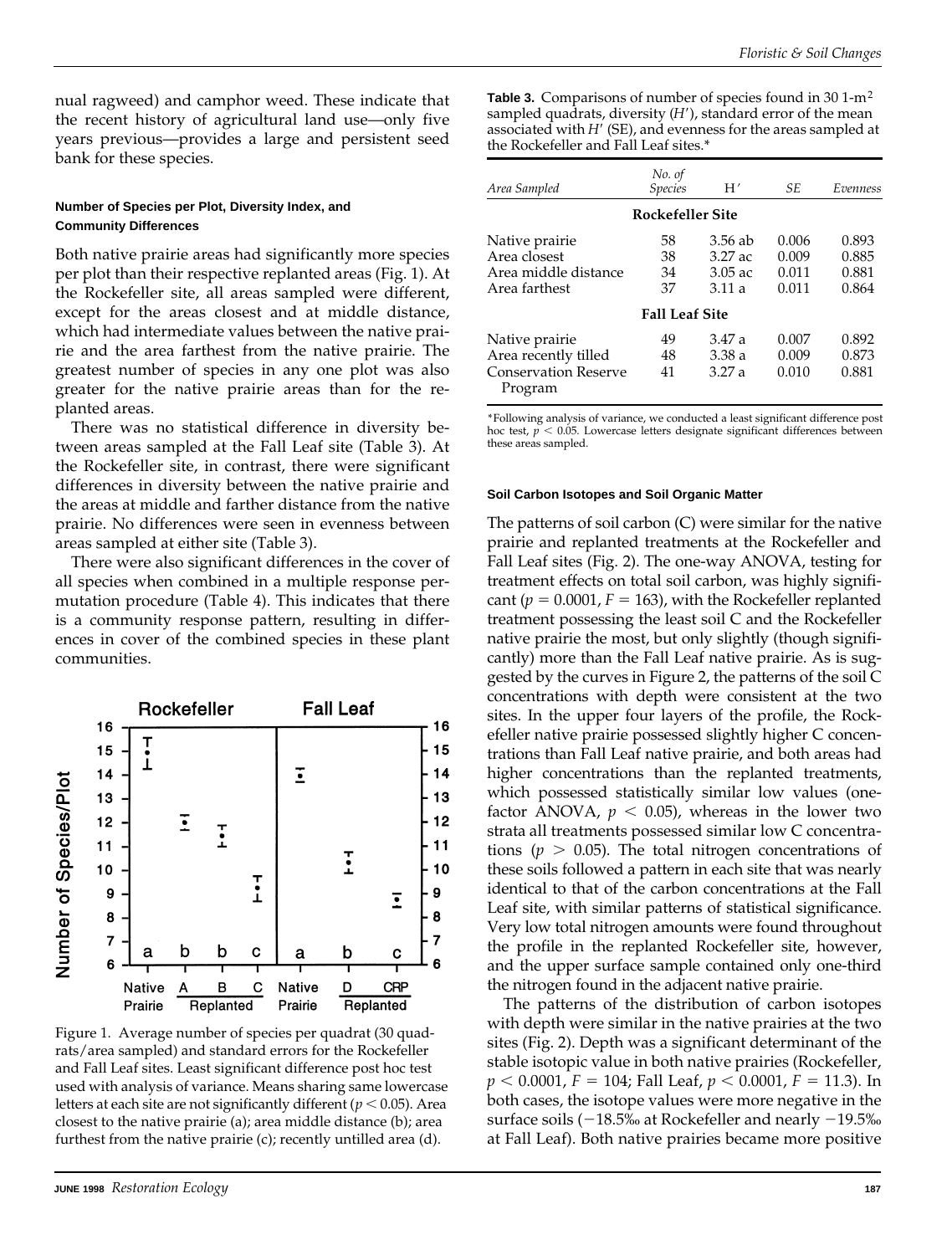| Comparison                                                                                                                                                                                                                          | T Statistic                                                             | Observed                                           | Expected                                           | Variance                                                                                           | Significance                                       |
|-------------------------------------------------------------------------------------------------------------------------------------------------------------------------------------------------------------------------------------|-------------------------------------------------------------------------|----------------------------------------------------|----------------------------------------------------|----------------------------------------------------------------------------------------------------|----------------------------------------------------|
|                                                                                                                                                                                                                                     | Rockefeller Site                                                        |                                                    |                                                    |                                                                                                    |                                                    |
| Native prairie vs. area closest<br>Native prairie vs. area middle distance<br>Native prairie vs. area farthest<br>Area closest vs. area middle distance<br>Area closest vs. area farthest<br>Area middle distance vs. area farthest | $-25.055$<br>$-13.462$<br>$-20.826$<br>$-7.469$<br>$-7.034$<br>$-4.970$ | 0.893<br>0.877<br>0.920<br>0.843<br>0.900<br>0.879 | 1.035<br>0.940<br>1.028<br>0.882<br>0.937<br>0.903 | $0.319E - 04$<br>$0.217E - 04$<br>$0.268E - 04$<br>$0.271E - 04$<br>$0.273E - 04$<br>$0.227E - 04$ | 0.000<br>0.000<br>0.000<br>0.000<br>0.000<br>0.001 |
|                                                                                                                                                                                                                                     | <b>Fall Leaf Site</b>                                                   |                                                    |                                                    |                                                                                                    |                                                    |
| Native prairie vs. area recently tilled<br>Native prairie vs. Conservation                                                                                                                                                          | $-29.048$                                                               | 0.700                                              | 0.899                                              | $0.469E - 04$                                                                                      | 0.000                                              |
| Reserve Program<br>Area recently tilled vs. Conservation                                                                                                                                                                            | $-20.602$                                                               | 0.663                                              | 0.755                                              | $0.210E - 04$                                                                                      | 0.000                                              |
| Reserve Program                                                                                                                                                                                                                     | $-33.456$                                                               | 0.668                                              | 0.839                                              | $0.260E - 04$                                                                                      | 0.000                                              |

**Table 4.** Comparison of combined species cover for all areas sampled at the Rockefeller and Fall Leaf sites by the multiple response permutation procedure.

with depth, attaining values near  $-14$  to  $-15%$  at similar depths between 25 and 45 cm. The most positive isotope values differed from the surface 1 cm values by 4.5‰. Carbon isotope values became more negative, again at greater depths, approaching  $-18\%$  at a depth of 1 m at the Fall Leaf native prairie. The depth patterns in the native prairies were similar.

The Rockefeller replanted area showed no effect of depth on carbon isotope values ( $p = 0.09$ ;  $F = 2.2$ ) and differed from the native prairie by having very positive carbon isotope values in the near-surface soils. It was similar to the native prairie at other depths. This pattern was similar at the Fall Leaf site. There was no depth effect ( $p = 0.08$ ,  $F = 2.5$ ) across all profile samples, although the top two strata were more negative when tested alone than the 15–55 cm depths. When the native prairies were compared to the replanted treatments, only the top two samples at the Rockefeller replanted treatments differed significantly from and more positively than (0–1 cm,  $p < 0.006$ ,  $F = 27.5$ ; 1–5 cm,  $p =$ 0.001,  $F = 67.9$ ) from the Rockefeller native prairie.

#### **Discussion**

The lack of establishment success of native prairie species five and 35 years after planting was evident from the



Figure 2. Change in the concentration of carbon,  $\sigma$ 13C, and nitrogen with depth in native and farthest replanted prairies at the Rockefeller and Fall Leaf sites. Values are corrected for bulk density and are means of four samples. Each sample consists of four randomly selected and pooled samples. Bar indicates the amount of carbon or nitrogen (with standard errors) per 1 m2 to a depth of 1 m. Equation:  $y = a + b$  (log(*x*)).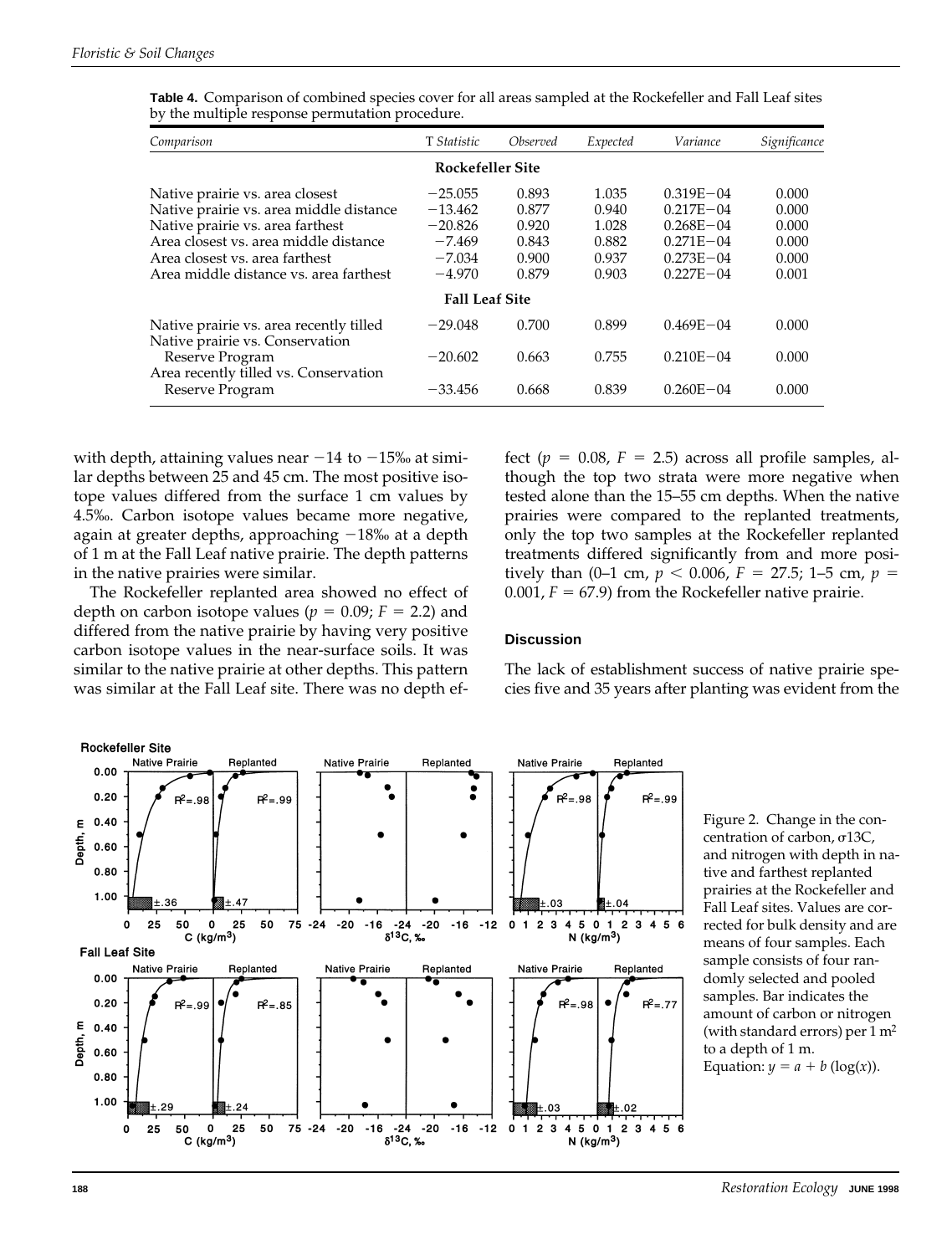data, which show statistical differences in cover for the majority of dominant species among native and replanted treatments at both the Rockefeller and Fall Leaf sites. These results are consistent with studies of other tallgrass prairie restoration sites (Cottam & Wilson 1966; Mlot 1990; Schramm 1990; Thompson 1992; Sperry 1994).

The lack of difference in plant species diversity  $(H')$ between areas sampled at the Fall Leaf site was likely caused by the large variability in the number of quadrats where species were located. Some species were widely common; others were locally rare. While the Fall Leaf native prairie had considerable cover by many conservative prairie species, the replanted areas had a higher proportion of cover by nonnative, early-successional species (in the CRP area, for example, the following weeds occurred: *Bromus japonicus* (cheat grass), *Conyza canadensis* (horseweed), *Ipomea lacunosa* (morning glory), and green and yellow foxtail. These early-successional species, which do not persist in prairie restorations (Mlot 1990; Schramm 1990; Sperry 1994), indicate that after five years the site is still undergoing significant colonization and successional competition. In contrast, there were significant differences in diversity at the Rockefeller tract between the native prairie and the replanted areas, which had insignificant numbers of annuals and nonnative species. It appears that, after the early-successional phase of restoration, some annual and nonnative species that are more adapted to the soil disturbance phase fail to survive. But they may not be replaced quickly by conservative native prairie species. Again, this is consistent with the findings of others (Cottam & Wilson 1966; Mlot 1990; Schramm 1990; Thompson 1992; Sperry 1994).

#### **Analysis of Cover of Prairie Plant Guilds**

The dominant cover of all areas sampled at both sites was by the  $C_4$  grass guild. There were statistical differences between areas sampled at both the Rockefeller and Fall Leaf sites. For both big and little bluestem, it appears that these landscape-dominating planted  $C_4$ grass species have not reached rates of cover comparable to those of the native prairies, perhaps due to longterm management differences such as the lack of burning or grazing.

The analysis of cover by guild is useful because species that may replace each other functionally or have small cover values can be combined into meaningful groups for analysis (Cornelius et al. 1991; Kindscher 1994; Kindscher & Wells 1995). Also, when major and minor species within a guild were grouped together for comparison, some chance distributions by individual species were essentially averaged, thus reducing the variance of the data.

The native prairie had statistically greater cover than the replanted areas for all forb guilds whose cover was more than a trace (Table 2). The differences between guilds for the areas sampled at both sites are not surprising, especially because the restored areas were reseeded relatively recently (to grasses at the Rockefeller site in 1957 and to grasses and forbs at the Fall Leaf site in 1989). When the Fall Leaf site was planted, the latespring precipitation was below normal and the grass and forb seedlings did not establish well. Because a much greater amount of native grass than forb seed was planted, a considerably greater cover of native grasses was established. Nonetheless, our data from both sites show the slow rate of movement of native plant propagules from an adjacent or nearby source. It appears that the replanted areas have not yet reached a condition in which they can support as many native prairie species, which is evident from the significantly different plant community cover. They also are not receiving an equal number of propagules. In a study of seed rain and the seed bank at the Rockefeller site, the native prairie had significantly greater seed rain (700%), seed bank (300%), and seed rain diversity, than the adjacent replanted area (Schott 1993). This raises questions about the effects of the soil and nutrients on plant establishment. It should be noted that seed rain from the Fall Leaf native prairie is greatly reduced because of annual July haying of 98% of the native prairie, which significantly lowers its establishment potential for most species.

#### **Carbon Isotope Data**

The carbon isotope data for the native prairies at both sites suggest that the present vegetation is not in a longterm, steady state with the soil organic matter (SOM) at these sites. Under long-term conditions of stable climate and similar growth form or species composition, the carbon isotopic composition of SOM should be similar with depth and among particle sizes (Andreux et al. 1990; Tieszen & Archer 1990; Balesdent et al. 1993; von Fischer & Tieszen 1995). These are not the results we found (Fig. 2). We interpret our isotopic signals to document a relatively recent (perhaps decades) shift toward a  $C_3$ -derived signal in the carbon entering SOM. Such a recent shift is reflected in the signal from the portions of SOM that turn over the most rapidly, that of the near-surface samples (von Fischer & Tieszen 1995). In this study the carbon isotope values of the uppermost soil fractions (top 1.0 cm) should reflect the most recent input. A portion of this more negative signal is accounted for by the anthropogenic alteration of the atmospheric isotopic composition (Marino & McElroy 1991; Tieszen & Fagre 1993). As shown by von Fischer and Tieszen (1995), however, with actual data and simulated results based on the CENTURY model (Parton et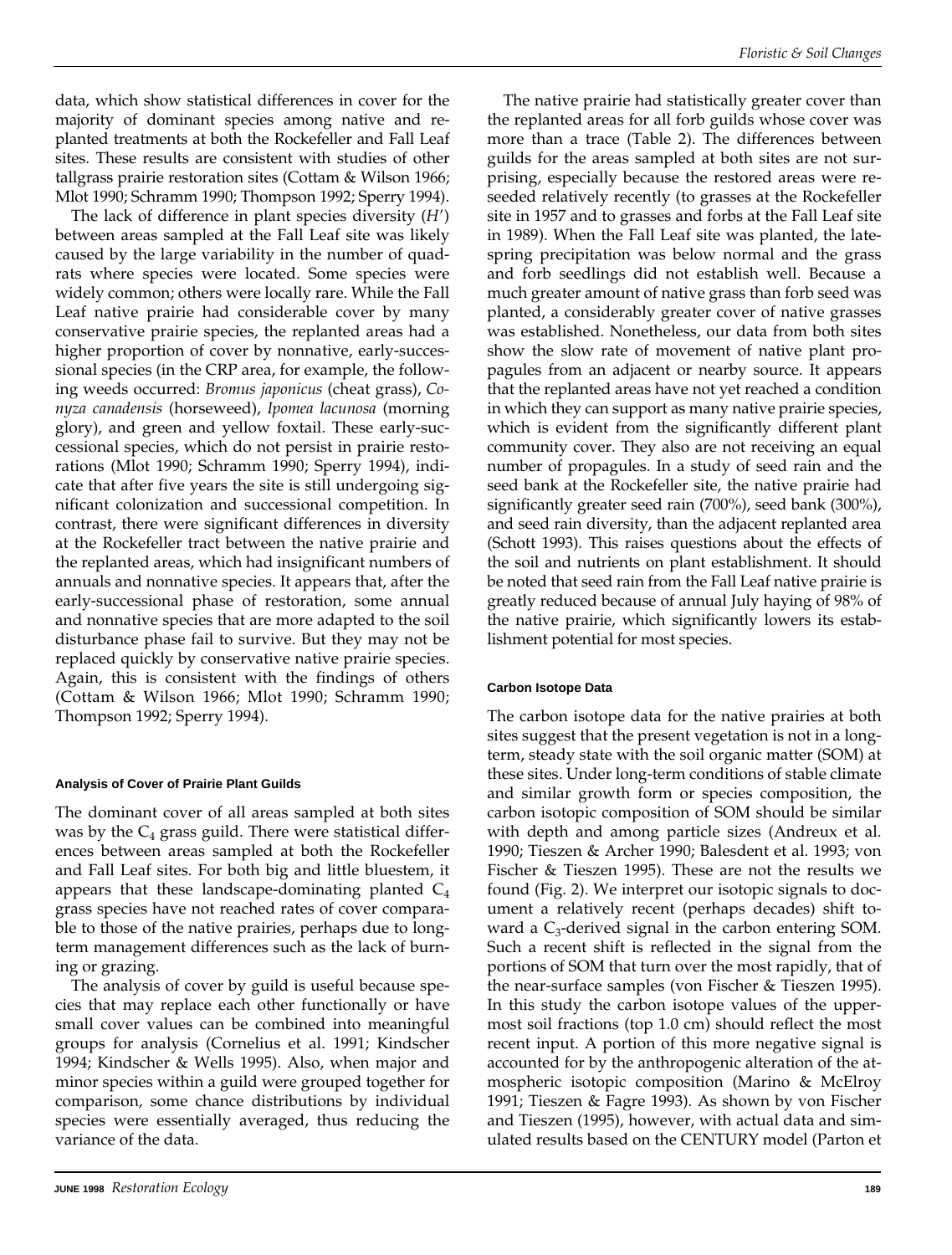al. 1987), this anthropogenic depletion can account only for a maximum of 1.5‰ depletion, or only one-third of the difference we have found.

We suggest that the carbon isotopic signal at a depth around 25 cm is closest to the undisturbed prehistoric prairie signal, because turnover at this depth should be slower than that near the surface. If we assume that the surface 1.0 cm has incorporated 100% of the anthropogenic signal in its SOM, we must still account for a difference of about 3‰. The only remaining explanation for this greater  $C_3$  signal is that it resulted from a substantial increase in depleted carbon from  $C_3$  plants. A carbon isotope value of  $-14\%$  would suggest a C<sub>3</sub> composition of around 11% (1‰ = ca. 7.2%  $C_3$  departure from the  $C_4$ equilibrium value). The near-surface value of  $-17.0\%$  $(-18.5$  corrected for 1.5‰ anthropogenic incorporation) represents a  $C_3$  composition of around 32%. The difference between 11% and 32% should approximate the additional carbon signal coming into the SOM from  $C_3$ sources. This increase is supported by the cover estimates (Table 2), in which  $C_3$  species account for 41% of the cover at the Rockefeller native prairie and 22% at the Fall Leaf native prairie. Thus, this interpretation of the change in the native prairies from what we interpret to be an isotopic value approaching the recent prehistoric signals is in broad agreement with the cover estimates.

The return to more negative values at depths greater than 25 cm in the native prairies probably records some earlier Holocene signal in which the dominance of  $C_3$ plants was greater. Confirmation of this interpretation requires  $C<sup>14</sup>$  dating to determine a mean residence time for the SOM. These results are not yet available.

The isotope data from the replanted areas sampled at the Rockefeller site were especially interesting because they were very positive in the near-surface horizons, in contrast to those of the native prairies. This results from recent (in the last years to decades) isotopic input, which has been largely  $C_4$ . This recent signal would possess around 12%  $C_3$  input to account for an isotopic value around  $-14\%$ . The cover estimates suggest an 8.1%  $C_3$  input (Table 2, farthest area sampled), again in close agreement with our isotopic values.

If this interpretation is correct, however, it suggests some important relationships occurring in this replanted prairie grass system. It appears that this particular system did not sequester significant net carbon during the 35 years that it has been allowed to develop. The carbon values remain very low in this system, suggesting that during this period of recovery the carbon signal in the active SOM fractions may have been replaced (more recently showing a clear  $C_4$  signal) but that very little if any net carbon accumulation occurred. This system also still has very low nitrogen content in the mineral components of the soil system (Fig. 2), which suggests that if nitrogen is strongly limiting, carbon accumulation in CRP lands is unlikely to develop even if carbon turnover is occurring. This has serious ramifications for any efforts aimed at managing these lands for carbon sequestration as a means of mitigating atmospheric  $CO<sub>2</sub>$  levels and climate change.

The isotopic pattern at the Fall Leaf site, unlike that of the Rockefeller replanted site, shows a near-surface pattern similar to that of the native prairies. This may be a direct reflection of the greater forb component in the Fall Leaf replanted areas (18.9% in the recently tilled area in Table 2) or the history of  $C_3$  pasture and past  $C_3$  agricultural crops. This greater forb component is probably caused by a mixture of the seed bank, planted seeds, and early-successional patterns of plant establishment.

#### **Conclusions**

The Rockefeller replanted areas show an influence of the native prairie as a source of propagules for species establishment. It appears that there is a distance effect, with the closest area sampled having greater establishment of propagules. This distance effect is being explored by ongoing research. Although site differences prevent statistical comparisons between the native prairies at the Rockefeller and Fall Leaf sites, both sites show difficulties in the establishment of native prairie species. Our data indicate that the substantially older Rockefeller replanted areas are more stable and have much less cover of agricultural weeds (primarily nonnative annuals on the Fall Leaf site). Difficulties in establishing forb richness by seed in restoration areas, especially at larger restoration sites (Warkins & Howell 1983; Thompson 1992), further emphasize the problems of achieving highly successful prairie restorations and raise many questions about the best management practices to encourage biodiversity. Specifically, would mowing, burning, or fertilizer treatments have sped up the restoration process?

In addition, the data on plant species composition remain statistically different between native and replanted areas at the two sites for many species, especially for conservative, "high-quality" prairie species (Schramm 1976; Mlot 1990). These differences occur at the Fall Leaf site, even though seeds of these species were planted. Differences in guild cover between native prairie and replanted areas offer insights that cannot be explained by individual species alone. Perhaps most telling is that the legume guild cover on the Rockefeller native prairie is more than 1000% larger than on any replanted area, while on the Fall Leaf native prairie it is more than 200% larger than on any replanted area. These legume species, many of them conservative, are believed to add nitrogen to the system (Weaver 1954, 1968). This indicates that the absence of native legumes on the replanted tracts may significantly delay the recovery of these systems. Finally, the community composition of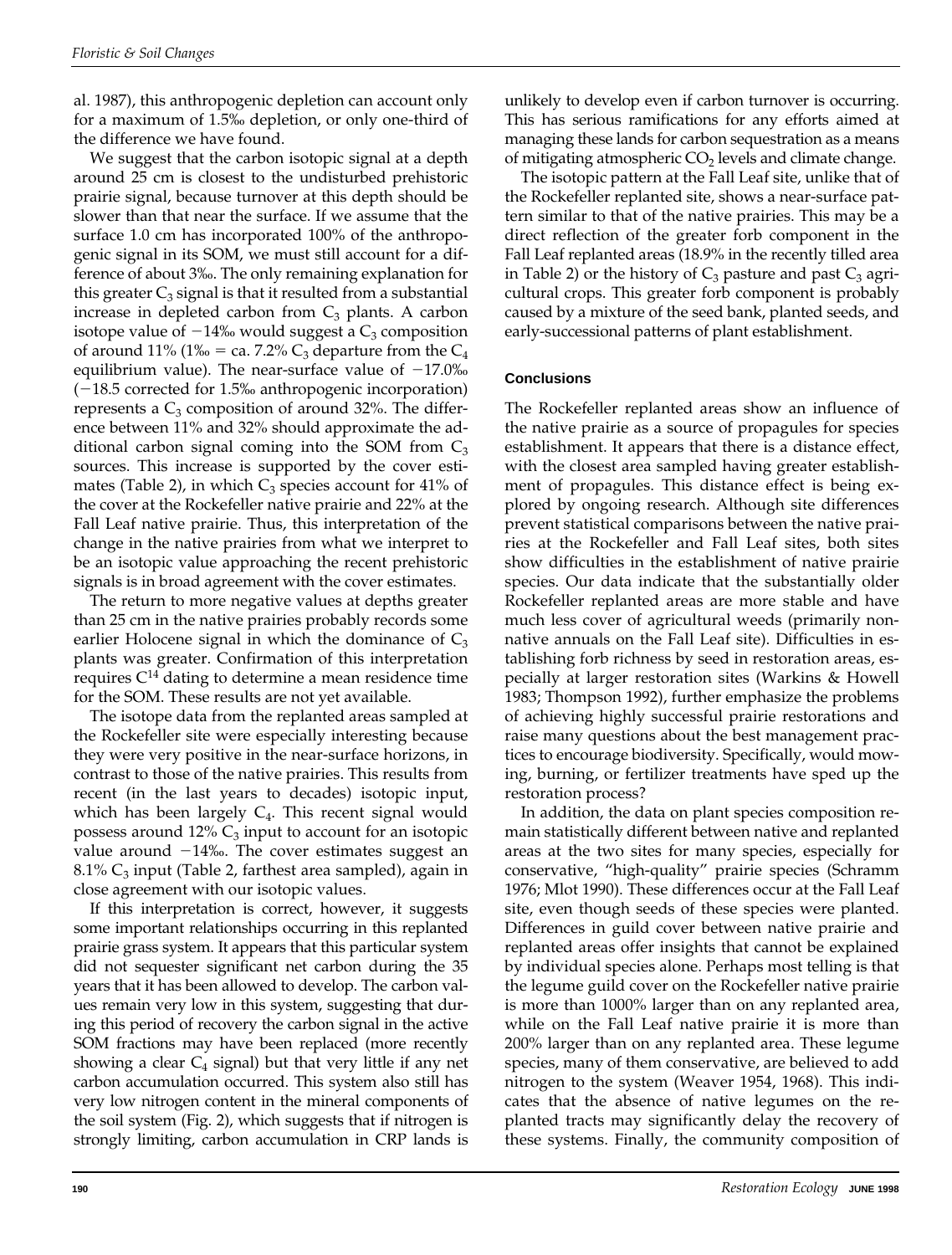plant species cover between treatments shows that the replanted treatments have not returned to a condition similar to that of the native prairie in terms of plant species composition. It is possible that these replanted prairies are reaching alternative stable states.

The isotopic data suggest a prehistoric prairie system that was dominated by a higher proportion of  $C_4$  species than occurs today. The modern signal of the native prairie has shifted significantly toward the  $C_3$  species and reflects the high incidence of  $C_3$  forbs in these prairie relicts. This high percentage of forbs likely results from management practices that favored their expansion and enhanced their contribution to the near-surface soil organic matter isotopic signal. Adjacent CRP-like replanted areas do not show this forb abundance (with the exception of Fall Leaf CRP, which had a sizeable percentage of weedy annuals and planted forbs; Table 2). It has been assumed that ecosystem recovery, especially improvements to the soil, plant, and animal ecosystems, should occur as a side benefit of the CRP (Lindstrom et al. 1994). Our soil data show incorporation of the  $C_4$  isotopic signal in the soils, but, even after 35 years following reseeding, increases in the soil organic matter content appear limited, since the values are substantially lower than those of the undisturbed prairie.

It appears that restoration of the originally highly diverse vegetation component of the tallgrass prairie ecosystem through the establishment of only four or five native warm-season grasses (such as has occurred through the CRP) will occur only over long periods of time (perhaps centuries) even when native prairies are adjacent. When no native prairies are nearby to serve as a seed source, recovery of native species to these recreated prairie communities will take even longer. With the increasing fragmentation of most of today's tallgrass prairie biome, complete vegetation restoration may not occur at all without thoughtful human assistance. From the perspective of prairie biodiversity, even efforts to substantially speed up the restoration process, such as at the 50-year-old Curtis Prairie (Sperry 1994) or the Fermi Lab prairie restoration in Illinois (Warkins & Howell 1983), have been slow at best. Policy makers and resource managers must realize that results from the longest-studied restoration attempts—tallgrass prairies in North America—indicate that we do not yet know if we can completely restore the biodiversity of an ecosystem. With questions remaining concerning the success of restoration of ecosystems, it is important to increase our efforts to protect the remaining tallgrass prairie and other threatened ecosystems.

#### **Acknowledgments**

The following people assisted us in the field or lab: J. Campbell, C. Picher, M. Chapman, D. DeJong, A. Fraser, and H. Loring. Helpful reviews of the manuscript were provided by D. Egan, D. Kettle, L. Kahn, M. Mehaffey, C. Lauver, and S. Taliaferro.

#### **LITERATURE CITED**

- Andreux, F., C. Cerri, P. B. Vose, and V. A. Vitorello. 1990. Potential of stable isotope, 15N and 13C, methods for determining input and turnover in soils. Pages 259–275 in A. F. Harrison, P. Ineson, and D. W. Heal, editors. Nutrient cycling in terrestrial ecosystems. Elsevier Applied Science, London.
- Balesdent, J., C. Girardin, and A. Mariotti. 1993. Site-related 13C of tree leaves and soil organic matter in a temperature forest. Ecology **74:**1713–1721.
- Berlinger, B. P., and J. A. Knapp. 1991. Impacts of the conservation reserve program in the central Great Plains. Pages 46–49 in L. A. Joyce, J. E. Mitchell, and M. D. Skold, editors. The conservation reserve—yesterday, today and tomorrow. General technical report RM-203. U.S. Forest Service, Fort Collins, Colorado.
- Burke, I. C., E. T. Elliott, and C. V. Cole. 1995*a*. Influence of macroclimate landscape position, and management on soil organic matter in agroecosystems. Ecological Applications **5:** 124–131.
- Burke, I. C., W. K. Lauenroth, and D. P. Coffin. 1995*b*. Soil organic matter recovery in semiarid grasslands: implications for the conservation reserve program. Ecological Applications **5:** 793–801.
- Clarke, W. M., and T. B. Bragg. 1994. Movement of tallgrass prairie plant species from sod transplant into adjacent reestablished grassland. Prairie Naturalist **26:**67–81.
- Cornelius, J. M., P. R. Kemp, J. A. Ludwig, and G. L. Cunningham. 1991. The distribution of vascular plant species and guilds in space and time. Journal of Vegetation Science **2:** 59–72.
- Cottam, G., and H. C. Wilson. 1966. Community dynamics on an artificial prairie. Ecology **47:**88–96.
- Daubenmire, R. F. 1959. Canopy coverage method of vegetation analysis. Northwest Science **33:**43–64.
- Fitch, H. S., and E. R. Hall. 1978. A 20-year record of succession on reseeded fields of tallgrass prairie on the Rockefeller experimental tract. Special publication 4. Museum of Natural History, University of Kansas, Lawrence, Kansas.
- Freeman, C. C., W. D. Kettle, K. Kindscher, R. E. Brooks, V. C. Varner, and C. M. Pitcher. 1991. Vascular Plants of the Kansas ecological reserves. Pages 23–47 in W. D. Kettle and D. O. Whittemore, editors. Ecology and hydrogeology of the Kansas Ecological Reserves and the Baker University wetlands. Openfile report 91–35. Kansas Geological Survey, Lawrence, Kansas.
- Great Plains Flora Association. 1991. Flora of the Great Plains. University Press of Kansas, Lawrence, Kansas.
- Jordan, W. R. 1983. Looking back: a pioneering restoration project turns fifty. Restoration and Management Notes **1(3):**4–10.
- Kindscher, K. 1987. Edible wild plants of the prairie: an ethnobotanical guide. University Press of Kansas, Lawrence, Kansas.
- Kindscher, K. 1992. Medicinal wild plants of the prairie: an ethnobotanical guide. University Press of Kansas, Lawrence, Kansas.
- Kindscher, K. 1994. Rockefeller prairie: a case study of plant guild classification of a tallgrass prairie. Pages 123–140 in P. D. Lewis, editor. Proceedings of the 13th North American Prairie Conference, Windsor, Ontario, Canada. Ontario Parks and Recreation Department, Windsor, Ontario, Canada.
- Kindscher, K., and P. V. Wells. 1995. Prairie plant guilds: an ordination of prairie plant species based on ecological and morphological traits. Vegetatio **117:**29–50.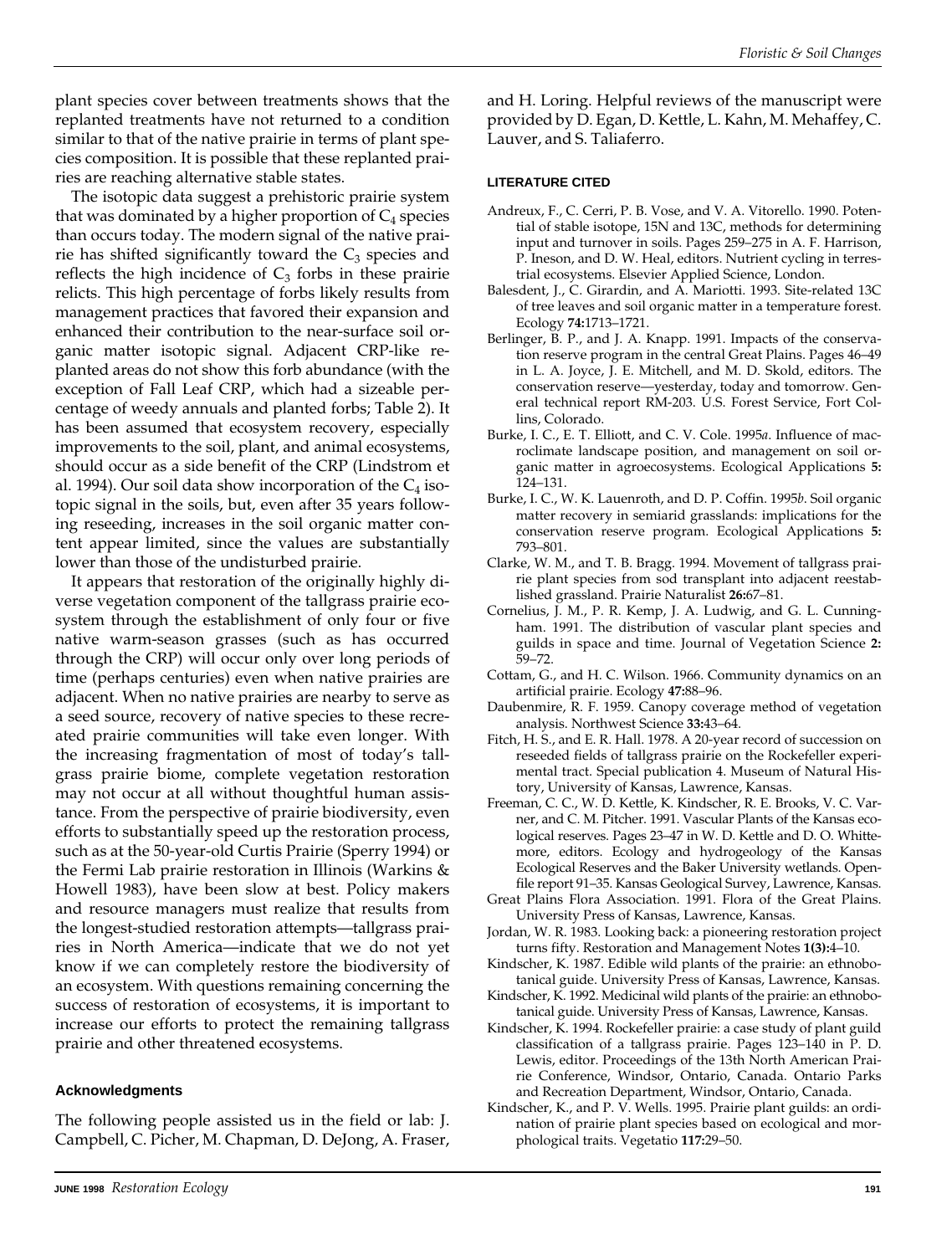- Küchler, A. W. 1974. A new vegetation map of Kansas. Ecology **55:**586–604.
- Laycock, W. A. 1991. The conservation reserve program: How did we get where we are and where do we go from here? Pages 1–6 in L. A. Joyce, J. E. Mitchell, and M. D. Skold, editors. The conservation reserve—yesterday, today and tomorrow. General technical report RM-203. U.S. Forest Service, Fort Collins, Colorado.
- Lindstrom, M. J., T. E. Schumacher, and M. L. Blecha. 1994. Management considerations for returning CRP lands to crop production. Journal of Soil and Water Conservation **49:**420–425.
- Magurran, A. E. 1988. Ecological diversity and its measurement. University Press, Princeton, New Jersey.
- Marino, B. D., and M. B. McElroy. 1991. Isotopic composition of atmospheric  $CO<sub>2</sub>$  inferred from carbon in  $C<sub>4</sub>$  plant cellulose. Nature **349:**127–131.
- McCune, B. 1993. Multivariate analysis on the PC-ORD system. August 1993 version. Biology Program. Oregon State University, Corvallis, Oregon.
- McCune, B., and M. J. Mefford. 1995. PC-ORD. Multivariate analysis of ecological data. Version 2.0. MjM Software Design, Glenden Beach, Oregon.
- Meide, C. 1988. Aldo Leopold. Univesity of Wisconsin Press, Madison, Wisconsin.

Mlot, C. 1990. Restoring the prairie. BioScience **40:**804–809.

- Noll, M. G., C. J. Sorenson, and C. W. Rice. 1995. Biological condition of an agricultural soil six years after conservation reserve. Transactions of the Kansas Academy of Science **98:** 102–112.
- Parton, W. J., D. S. Schimel, C. V. Cole, and D. S. Ojima. 1987. Analysis of factors controlling soil organic matter levels in Great Plains grasslands. Soil Science Society of America Journal **51:**1173–1179.
- Riebsame, W. E. 1990. The United States Great Plains. Pages 561– 575 in B. L. Tuner, II, W. C. Clark, R. W. Kates, J. F. Richards, J. T. Marhews, and W. B. Meyer, editors. The Earth as transformed by human action: global and regional changes in the biosphere over the past 300 years. Cambridge University Press, Cambridge, United Kingdom.
- SPSS, Inc. 1988. Statistical package of the social sciences. Chicago, Illinois.
- Samson, F., and F. Knopf. 1994. Prairie conservation in North America. BioScience **44:**418–421.
- Schott, G. W. 1993. Characterization of a native prairie and oldfield implications for plant species invasibility. Unpublished M.S. thesis. University of Kansas, Lawrence, Kansas.
- Schramm, P. 1976. The "do's and don'ts" of prairie restoration. Pages 139–150 in D. C. Glenn-Levin and R. Q. Landers, Jr., editors. Proceedings of the Fifth Midwest Prairie Conference. Iowa State University Extension, Ames, Iowa.
- Schramm, P. 1990. Prairie restoration: a twenty-five year perspec-

tive on establishment and management. Pages 169–177 in D. D. Smith and C. A. Jacobs, editors. Proceedings of the 12th North American Prairie Conference. University of Northern Iowa, Cedar Falls, Iowa.

- Sokal, R. R., and F. J. Rolf. 1995. Biometry: the principles and practice of statistics in biological research. W.H. Freeman and Company, New York.
- Sperry, T. M. 1983. Analysis of the University of Wisconsin–Madison prairie restoration project. Pages 140–147 in R. Brewer, editor. Proceedings of the Eighth North American Prairie Conference. Department of Biology, Western Michigan University, Kalamazoo, Michigan.
- Sperry, T. M. 1994. The Curtis Prairie restoration: using the singlespecies planting method. Natural Areas Journal **14:**124–127.
- Thompson, J. 1992. Prairies, forests, and wetlands: the restoration of natural landscape communities in Iowa. University of Iowa Press, Iowa City, Iowa.
- Tieszen, L. L. 1994. Stable isotopes in the Great Plains: vegetation analyses and diet determinations. Pages 261–282 in D. W. Owsley and R. L. Jantz, editors. Skeletal biology in the Great Plains: a multidisciplinary view. Smithsonian Press, Washington, D.C.
- Tieszen, L. L., and S. Archer. 1990. Isotopic assessment of vegetation changes in grassland and woodland systems. Pages 293– 321 in C. B. Osmond, editor. Plant biology of the basin and range. Ecological studies 80. Springer Verlag, New York.
- Tieszen, L. L., and T. Fagre. 1993. Carbon isotopic variability in modern and archaeological maize. Journal of Archaeological Science **20:**25–40.
- von Fischer, J. C., and L. L. Tieszen. 1995. Carbon isotope characterization of soil organic matter from four tropical forests in Luquillo, Puerto Rico. Biotropica **27:**138–148.
- Warkins, T. E., and E. A. Howell. 1983. Introduction of selected prairie forbs into an established tallgrass prairie restoration. Pages 147–151 in R. Brewer, editor. Proceedings of the Eighth North American Prairie Conference. Department of Biology, Western Michigan University, Kalamazoo, Michigan.
- Weaver, J. E. 1943. Replacement of true prairie by mixed prairie in eastern Nebraska and Kansas. Ecology **24:**421–434.
- Weaver, J. E. 1950. Stabilization of Midwestern grasslands. Ecological Monographs **21:**39–60.
- Weaver, J. E. 1954. North American prairie. Johnsen Publishing, Lincoln, Nebraska.
- Weaver, J. E. 1968. Prairie plants and their environment. University of Nebraska Press, Lincoln.
- Worster, D. 1979. Dust bowl: the southern plains in the 1930s. Oxford University Press, Cambridge, United Kingdom.
- Zimmerman, G. M., H. Goetz, and P. W. Mielke, Jr. 1985. Use of an improved statistical method for group comparisons to study effects of prairie fire. Ecology **66:**606–611.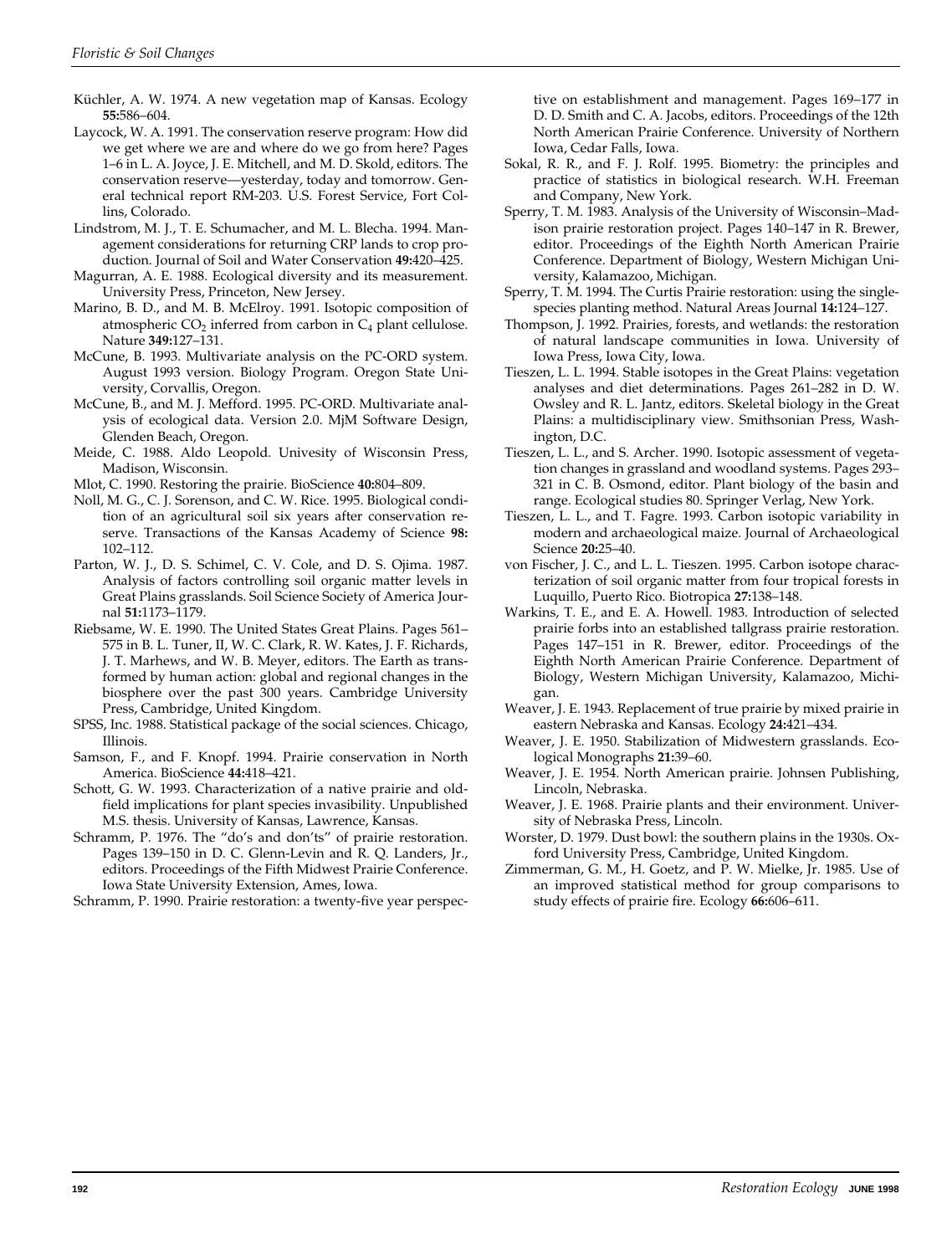#### **Appendix 1.** Average percent cover by species for three areas sampled at the Rockefeller site (30 plots/area).\*

| Species                    | Guild                          | Native<br>Prairie<br>(%) | Area<br>Closest<br>(%) | Area<br>Middle<br>Distance<br>(%) | Area<br><b>Furthest</b><br>(%) | Significance |
|----------------------------|--------------------------------|--------------------------|------------------------|-----------------------------------|--------------------------------|--------------|
| Acalypha virginica         | annual                         | 0.9                      | 0.0                    | 0.0                               | 0.0                            |              |
| Acer negundo               | woody                          | 0.0                      | 0.0                    | 0.1                               | 0.0                            |              |
| Achillea millefolium       | spring ephemeral               | 0.0                      | 0.1                    | 0.0                               | 0.0                            |              |
| Agrostis hyemalis          | $C_3$ grass                    | 0.1                      | 0.0                    | 0.0                               | 0.0                            |              |
| Ambrosia artemisiifolia    | annual                         | 0.3                      | 0.1                    | 0.2                               | 0.3                            |              |
| Amorpha canescens          | legume (woody shrub)           | 0.4                      | 0.0                    | 0.0                               | 0.0                            |              |
| Andropogon gerardii        | $C_4$ grass                    | 27.3                     | 12.6                   | 17.0                              | 15.2                           | NS           |
| Andropogon scoparius       | $C_4$ grass                    | 17.9                     | 32.3                   | 27.9                              | 34.2                           | <b>NS</b>    |
| Antennaria neglecta        | spring forb                    | 0.0                      | 0.0                    | 2.6                               | 0.6                            |              |
| Apocynum cannabinum        | summer-fall forb               | 0.4                      | 0.1                    | 0.9                               | 0.4                            |              |
| Asclepias meadii           | spring forb                    | $0.1\,$                  | 0.0                    | 0.0                               | 0.0                            |              |
| Asclepias tuberosa         | spring forb                    | 0.0                      | 0.0                    | 0.0                               | 0.1                            |              |
| Asclepias verticillata     | summer-fall forb               | $0.0\,$                  | 0.2                    | 0.0                               | 0.0                            |              |
| Asclepias viridiflora      | spring forb                    | $0.0\,$                  | 0.0                    | 0.0                               | 0.2                            |              |
| Asclepias viridis          | spring forb                    | $0.0\,$                  | 0.0                    | 0.1                               | 0.0                            |              |
| Aster oolentangiensis      | summer-fall forb               | 0.2                      | 0.0                    | 0.0                               | 0.0                            |              |
| Aster pilosus              | summer-fall forb               | 0.2                      | $1.1\,$                | 0.7                               | 0.1                            |              |
| Aster praealtus            | summer-fall forb               | 5.9                      | 0.6                    | 3.3                               | 2.5                            | **           |
| Baptisia bracteata         | legume                         | 0.4                      | 0.0                    | 0.0                               | 0.0                            |              |
| Baptisia lactea            | legume                         | 0.0                      | 0.0                    | 0.0                               | 0.1                            |              |
| Bidens polylepis           | annual                         | 0.6                      | 0.0                    | 0.0                               | 0.0                            |              |
| Carex brevior              |                                | 0.4                      | 0.0                    | 0.0                               | 0.7                            |              |
| Carex sp.                  | $C_3$ grass                    | 0.1                      | 0.1                    | 0.0                               | 0.0                            |              |
| Cassia chamaecrista        | $C_3$ grass                    | 0.4                      | 0.0                    | 0.0                               | 0.0                            |              |
| Ceanothus herbaceous       | legume (annual)<br>woody shrub | 0.4                      | 0.0                    | 0.0                               | 0.0                            |              |
| Commandra umbellata        | spring forb                    | 0.4                      | 0.6                    | 0.3                               | 0.0                            |              |
| Cornus drummondii          | woody shrub                    | 0.2                      | 0.0                    | 0.0                               | 0.1                            |              |
| Croton capitatus           | annual                         | 0.0                      | 0.0                    | 0.0                               | 0.1                            |              |
| Dalea candida              |                                | 0.1                      | 0.0                    | 0.0                               | 0.0                            |              |
| Desmodium illinoense       | legume                         | 0.1                      | 0.0                    | 0.0                               | 0.0                            |              |
| Desmodium sessilifolium    | legume                         | 0.0                      | 0.1                    | 0.0                               | 0.0                            |              |
| Dichanthelium acuminatum   | legume                         | 0.1                      | 0.4                    | 0.1                               | 0.1                            |              |
| Dichanthelium oligosanthes | $C_3$ grass<br>$C_3$ grass     | 0.2                      | 0.1                    | 0.0                               | 0.0                            |              |
| Echinacea pallida          | spring forb                    | 0.0                      | 0.1                    | 0.1                               | 0.0                            |              |
| Erigeron strigosus         | annual                         | 0.1                      | 0.3                    | 0.5                               | 0.1                            |              |
| Eryngium yuccifolium       | summer-fall forb               | 4.7                      | 4.6                    | 4.4                               | 0.0                            |              |
| Eupatorium altissimum      | summer-fall forb               | $0.1\,$                  | 0.0                    | 0.0                               | 0.0                            |              |
| Eupatorium rugosum         | summer-fall forb               | 0.1                      | 0.0                    | 0.0                               | 0.0                            |              |
| Euphorbia corollata        | spring forb                    | 0.7                      | 0.2                    | 0.1                               | 0.1                            |              |
| Euthamia gymnospermoides   | summer-fall forb               | 0.0                      | 0.0                    | 0.3                               | 0.5                            |              |
| <i>Fraxinus americana</i>  | woody                          | 0.0                      | 0.2                    | 0.0                               | 0.0                            |              |
| Gentiana puberulenta       | summer-fall forb               | $0.1\,$                  | $0.1\,$                | 0.1                               | 0.4                            |              |
|                            |                                |                          |                        |                                   |                                |              |

(Continued)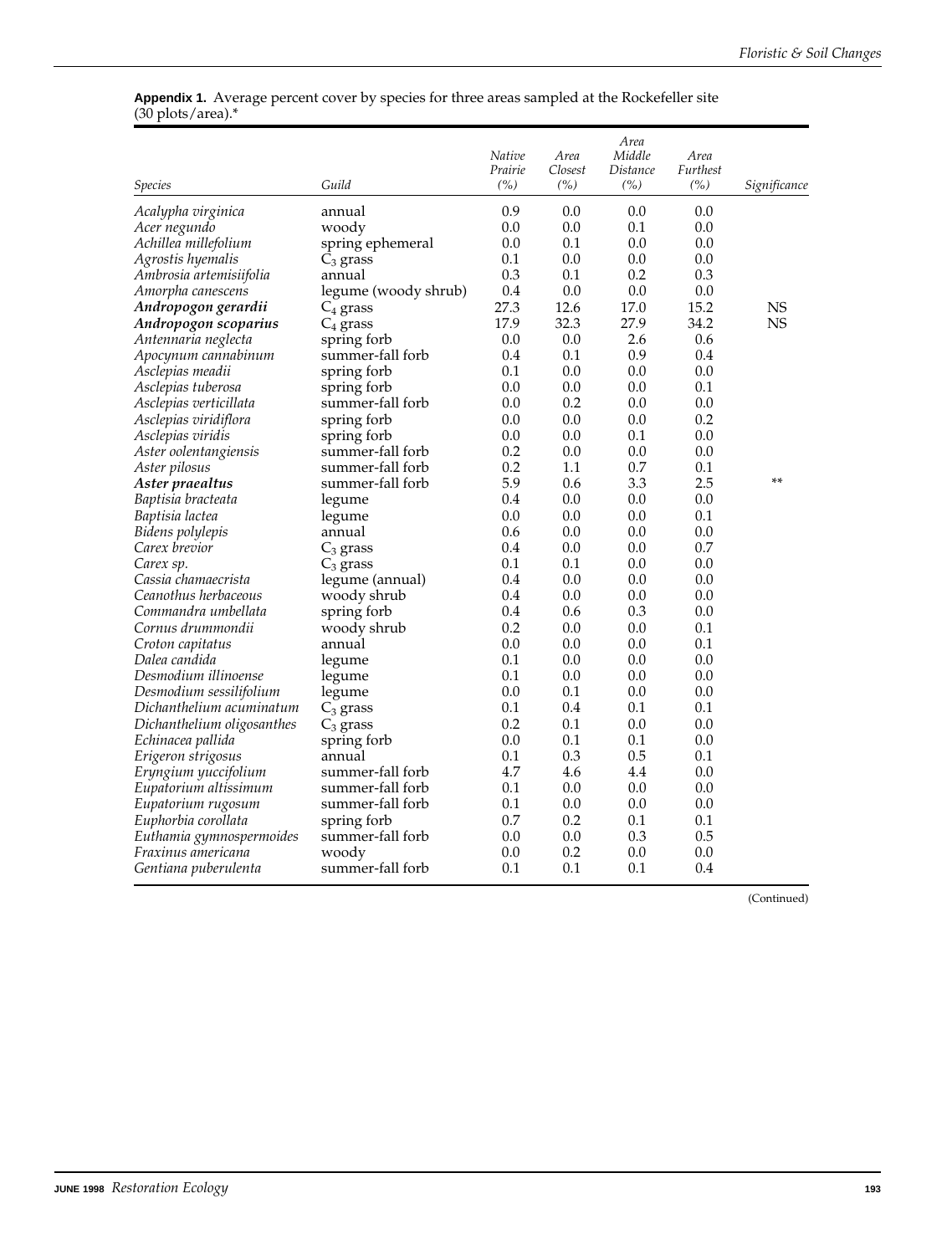#### **Appendix 1.** Continued.

| <i>Species</i>           | Guild            | Native<br>Prairie<br>(%) | Area<br>Closest<br>(%) | Area<br>Middle<br>Distance<br>(%) | Area<br>Furthest<br>(%) | Significance |
|--------------------------|------------------|--------------------------|------------------------|-----------------------------------|-------------------------|--------------|
| Gnaphalium obtusifolium  | annual           | 0.0                      | 0.1                    | 0.0                               | 0.0                     |              |
| Hackelia virginiana      | summer-fall forb | 0.0                      | 0.0                    | 0.0                               | 0.1                     |              |
| Helianthus annuus        | annual           | 0.1                      | 0.0                    | 0.0                               | 0.0                     |              |
| Helianthus hirsutus      | summer-fall forb | 0.0                      | 0.0                    | 0.0                               | 0.5                     |              |
| Helianthus rigidus       | summer-fall forb | 5.3                      | 4.7                    | 9.0                               | 0.1                     | ***          |
| Hypericum punctatum      | summer-fall forb | 0.0                      | 0.0                    | 0.1                               | 0.1                     |              |
| Hypoxis hirsuta          | spring ephemeral | 0.0                      | 0.0                    | 0.0                               | 0.0                     |              |
| Koeleria cristata        | $C_3$ grass      | 0.1                      | 0.0                    | 0.0                               | 0.0                     |              |
| Lactuca serriola         | nonnative        | 0.0                      | 0.0                    | 0.0                               | 0.0                     |              |
| Lespedeza capitata       | legume           | 0.9                      | 0.1                    | 0.1                               | 0.0                     |              |
| Lespedeza violacea       | legume           | 0.0                      | 0.0                    | 0.0                               | 0.0                     |              |
| Linum sulcatum           | annual           | 0.0                      | 0.0                    | 0.0                               | 0.1                     |              |
| Muhlenbergia racemosa    | $C_4$ grass      | 0.5                      | 0.0                    | 0.0                               | 0.0                     |              |
| Oenothera villosa        | annual           | 0.1                      | 0.0                    | 0.0                               | 0.0                     |              |
| Oxalis dillenii          | spring forb      | 0.1                      | 0.0                    | 0.1                               | $0.1\,$                 |              |
| Panicum virgatum         | $C_4$ grass      | 0.4                      | 2.0                    | 6.1                               | 14.8                    | ***          |
| Physalis pumila          | summer-fall forb | 0.0                      | 0.0                    | 0.0                               | 0.0                     |              |
| Plantago virginica       | annual           | 0.0                      | 0.0                    | 0.0                               | 0.0                     |              |
| Polygala verticillata    | annual           | 0.1                      | 0.0                    | 0.0                               | 0.0                     |              |
| Pycnanthemum tenuifolium | summer-fall forb | 0.3                      | 2.0                    | 0.4                               | 0.1                     |              |
| Rhus glabra              | woody shrub      | 1.2                      | 0.0                    | 0.0                               | 0.0                     |              |
| Rosa arkansana           | woody shrub      | 0.0                      | 0.1                    | 0.1                               | 0.0                     |              |
| Rubus ostryifolius       | woody shrub      | 0.3                      | 0.0                    | 0.0                               | 0.0                     |              |
| Ruellia humilis          | spring forb      | 0.1                      | 0.2                    | 0.0                               | 0.1                     |              |
| Salvia azurea            | summer-fall forb | 0.2                      | 0.1                    | 0.0                               | 0.0                     |              |
| Scleria triglomerata     | $C_3$ grass      | 0.0                      | 1.0                    | 1.9                               | 0.0                     |              |
| Silphium laciniatum      | summer-fall forb | 6.3                      | 3.7                    | 1.8                               | 0.0                     |              |
| Solanum carolinense      | summer-fall forb | 0.0                      | 0.0                    | 0.0                               | 0.0                     |              |
| Solidago canadensis      | summer-fall forb | 3.4                      | 0.4                    | 0.4                               | 0.2                     |              |
| Solidago missouriensis   | summer-fall forb | 0.8                      | 0.3                    | 0.7                               | 0.1                     |              |
| Solidago rigida          | summer-fall forb | 4.7                      | 2.7                    | 2.6                               | 0.9                     |              |
| Sorghastrum nutans       | $C_4$ grass      | 2.4                      | 3.4                    | 5.7                               | 9.6                     | NS           |
| Sporobolus asper         | $C_4$ grass      | 0.0                      | 25.3                   | 12.6                              | 18.1                    | ***          |
| Sporobolus heterolepis   | $C_4$ grass      | 8.8                      | 0.0                    | 0.0                               | 0.0                     | ***          |
| Toxicodendron radicans   | woody            | 0.0                      | 0.0                    | 0.1                               | 0.0                     |              |
| Tridens flavus           | $C_3$ grass      | 0.0                      | 0.0                    | 0.0                               | 0.0                     |              |
| Tripsacum dactyloides    | $C_4$ grass      | 1.6                      | 0.0                    | 0.0                               | 0.0                     |              |
| Ulmus rubra              | woody            | 0.0                      | 0.1                    | 0.0                               | 0.0                     |              |
| Vernonia baldwinii       | summer-fall forb | 0.0                      | 0.0                    | 0.1                               | 0.0                     |              |
| Viola pedatifida         | spring ephemeral | 0.2                      | 0.0                    | 0.0                               | 0.0                     |              |
| Total                    |                  | 100.0                    | 100.0                  | 100.0                             | 100.0                   |              |

\*For all species with cover over 5% in at least one treatment (in bold), we performed analysis of variance using the nonparametric Kruskal-Wallis test and a Bonferroni correct.<br>*\*p* < 0.05.

 $*$ *\*p*  $< 0.01$ .  $***p < 0.001$ .

NS = not significant. Species names from the Flora of the Great Plains (Great Plains Flora Association 1991).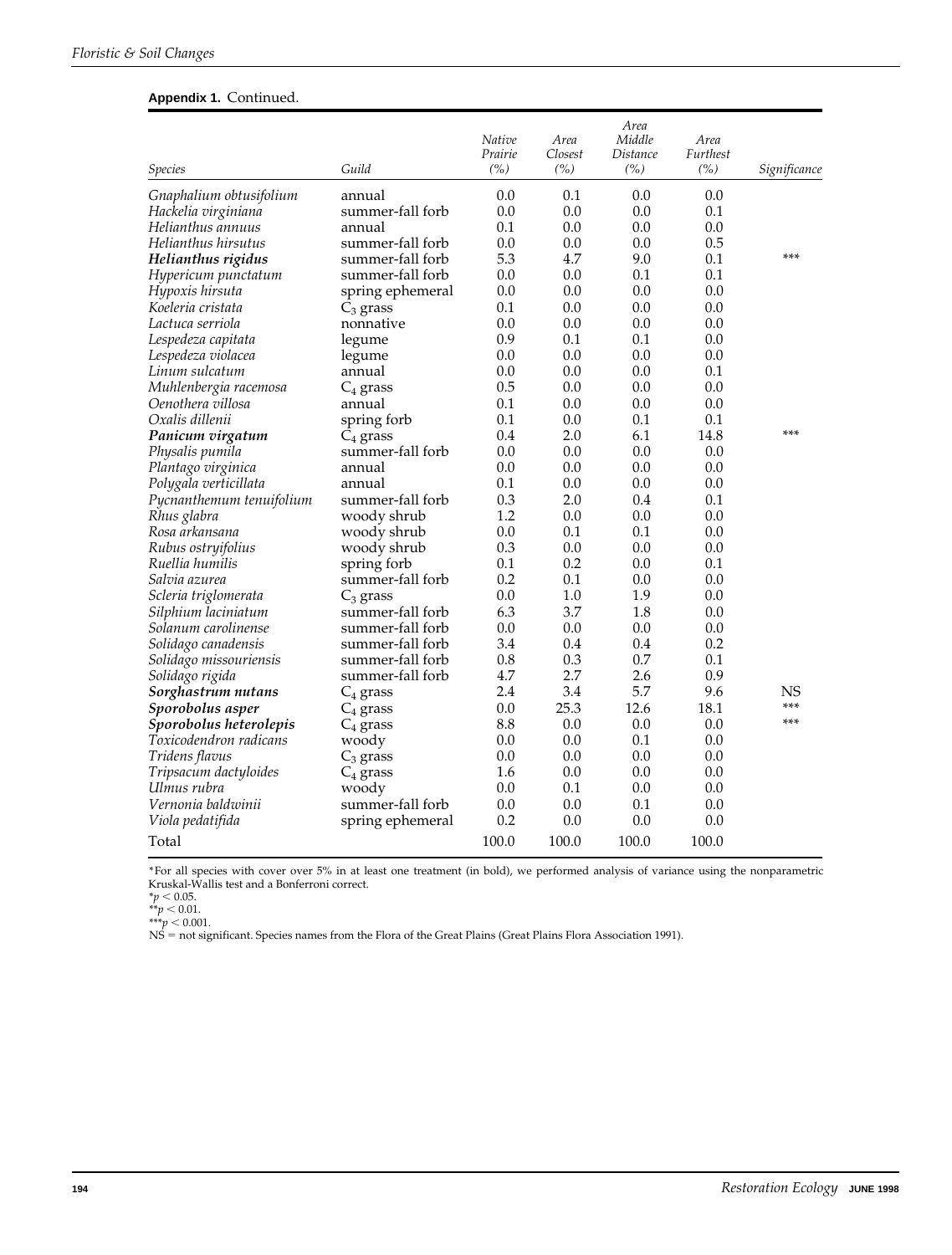|                            |                      | Native<br>Prairie | Area<br>Recently<br>Untilled | Conservation<br>Reserve<br>Program |              |
|----------------------------|----------------------|-------------------|------------------------------|------------------------------------|--------------|
| <i>Species</i>             | Guild                | (%)               | (%)                          | (%)                                | Significance |
| Acalypha virginica         | annual               | 0.2               | 0.1                          | 0.2                                |              |
| Achillea millefolium       | spring ephemeral     | 0.1               | 0.0                          | 0.0                                |              |
| Ambrosia artemisiifolia    | annual               | 0.0               | 0.0                          | 3.8                                |              |
| Ambrosia trifida           | annual               | 0.0               | 0.1                          | 0.0                                |              |
| Amorpha canescens          | legume (woody shrub) | 0.6               | 0.0                          | 0.0                                |              |
| Ampelopsis cordata         | woody                | 0.0               | 0.0                          | 0.1                                |              |
| Andropogon gerardii        | $C_4$ grass          | 26.5              | 3.6                          | 9.3                                | <b>NS</b>    |
| Andropogon scoparius       | $C_4$ grass          | 33.9              | 7.2                          | 16.6                               | <b>NS</b>    |
| Andropogon virginicus      | $C_4$ grass          | 0.0               | 0.1                          | 0.1                                |              |
| Antennaria neglecta        | spring forb          | 0.9               | 0.0                          | 0.0                                |              |
| Aristida basiramea         | $C_4$ grass          | 0.3               | 0.0                          | 0.0                                |              |
| Aster ericoides            | summer-fall forb     | 0.5               | 0.0                          | 0.0                                |              |
| Aster pilosus              | summer-fall forb     | 0.2               | 0.4                          | 3.3                                |              |
| Aster sericeus             | summer-fall forb     | 0.2               | 0.0                          | 0.0                                |              |
| Baptisia bracteata         | legume               | 0.1               | 0.0                          | 0.0                                |              |
| Bidens polylepis           | annual               | 0.0               | 0.1                          | 0.1                                |              |
| Bouteloua curtipendula     | $C_4$ grass          | 9.3               | 2.8                          | 3.1                                | ***          |
| <i>Bromus japonicus</i>    | nonnative            | 0.0               | 0.1                          | 0.0                                |              |
| Carex sp.                  | $C_3$ grass          | 0.1               | 0.1                          | 0.0                                |              |
| Cassia chamaecrista        | legume (annual)      | 0.0               | 0.6                          | 0.5                                |              |
| Ceanothus herbaceous       | woody shrub          | 0.7               | 0.0                          | 0.0                                |              |
| Cirsium altissimum         | summer-fall forb     | 0.0               | 0.0                          | 0.1                                |              |
| Conyza canadensis          | annual               | 0.0               | 0.1                          | 0.2                                |              |
| Coreopsis palmata          | spring forb          | 1.5               | 0.0                          | 0.1                                |              |
| Cornus drummondii          | woody shrub          | 0.0               | 2.0                          | 0.1                                |              |
| Crotolaria sagittalis      | legume (annual)      | 0.0               | 0.0                          | 0.1                                |              |
| Cyperus sp.                |                      | 0.0               | 0.1                          | 0.0                                |              |
| Dalea candida              | $C_4$ grass          | 0.2               | 0.0                          | 0.0                                |              |
|                            | legume               | 0.1               | 0.1                          | 0.0                                |              |
| Dalea purpurea             | legume               | 0.5               | 2.4                          | 0.0                                |              |
| Desmodium illinoense       | legume               | 0.2               | 0.3                          | 0.0                                |              |
| Desmodium sessilifolium    | legume               |                   |                              |                                    |              |
| Dichanthelium acuminatum   | $C_3$ grass          | 0.0<br>0.0        | 0.9<br>0.1                   | 0.0<br>0.0                         |              |
| Dichanthelium oligosanthes | $C_3$ grass          | 0.7               |                              |                                    |              |
| Echinacea pallida          | spring forb          |                   | 0.0                          | 0.0                                |              |
| Eragrostis spectabilis     | $C_4$ grass          | 0.9<br>0.0        | 0.0<br>2.2                   | 0.0<br>1.2                         |              |
| Eragrostis trichodes       | $C_4$ grass          |                   |                              |                                    |              |
| Erigeron strigosus         | annual               | 0.4               | 0.2                          | 4.8                                |              |
| Euphorbia corollata        | spring forb          | 0.2               | 0.0                          | 0.0                                |              |
| Euphorbia dentata          | annual               | 0.0               | 0.0                          | 0.1                                |              |
| Euphorbia nutans           | annual               | 0.0               | 0.0                          | 0.1                                |              |
| Fragaria virginiana        | spring forb          | 0.1               | 0.0                          | 0.7                                |              |
| Geum canadense             | spring ephemeral     | 0.0               | 0.2                          | 0.0                                |              |
| Gleditsia triacanthos      | woody                | 0.0               | 0.0                          | 0.3                                |              |
| Gnaphalium obtusifolium    | annual               | 0.0               | 0.1                          | 0.0                                |              |
| Helianthus tuberosus       | summer-fall forb     | 0.0               | 0.0                          | 0.2                                |              |
| Heterotheca latifolia      | annual               | 0.0               | 0.0                          | 5.9                                | ***          |
| Ipomoea lacunosa           | annual               | 0.0               | 0.0                          | 0.1                                |              |

### **Appendix 2.** Average percent cover by species for three areas sampled at the Fall Leaf site (30 plots/area).\*

(Continued)